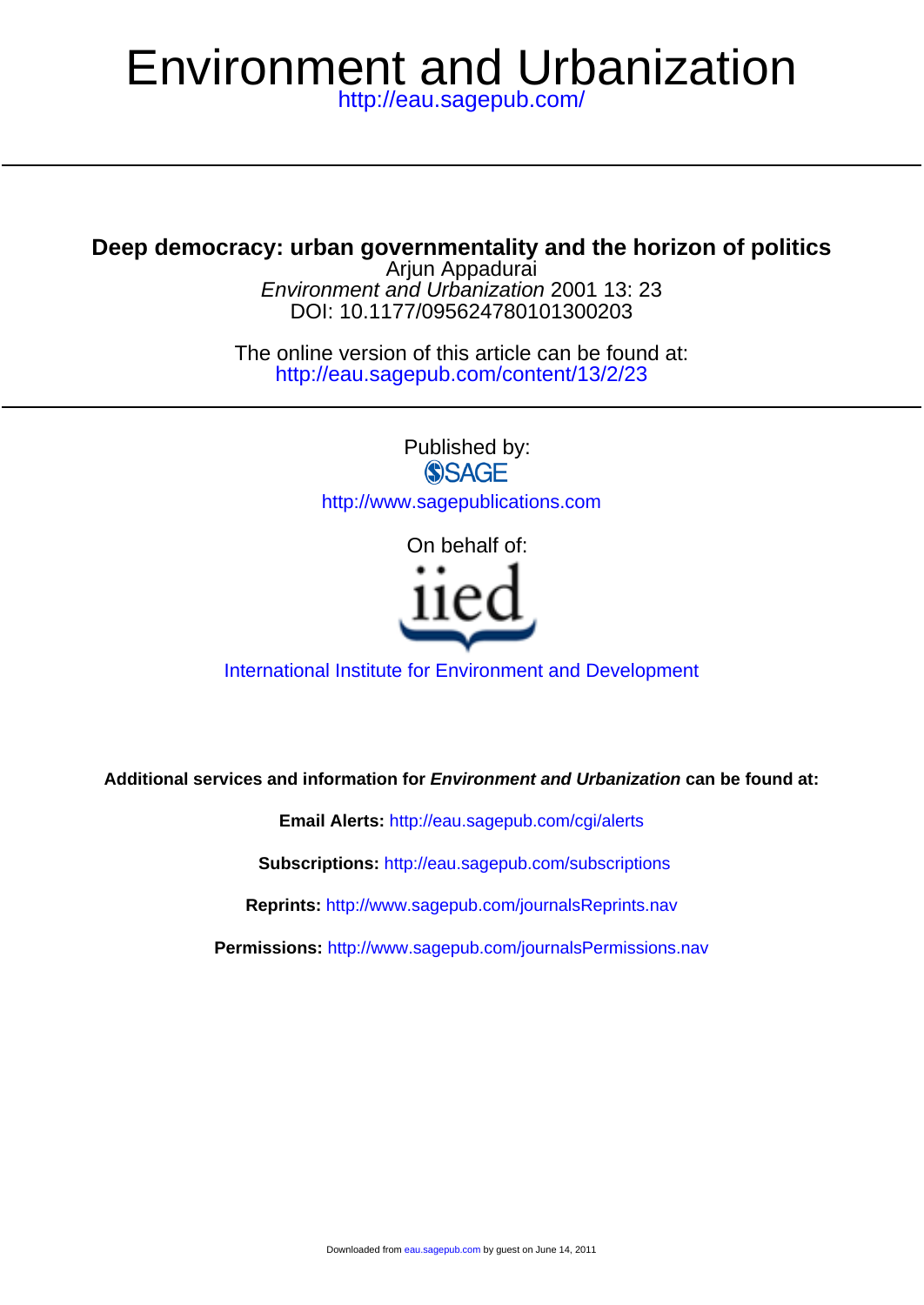

# Deep democracy: urban governmentality and the horizon of politics

# *Arjun Appadurai*

**Arjun Appadurai is Samuel N Harper Distinguished Service Professor of Anthropology at the University of Chicago, where he is also Director of the Globalization Project. His publications include** *Modernity at Large: Cultural Dimensions of Globalization***, University of Minnesota Press, 1996. This paper is also being published in** *Public Culture* **Vol 14, No 1 (2002).**

**Contact: e-mail: a-appadurai@uchicago.edu** 

**Author's note: This paper is based on research funded by the Ford Foundation. I owe special thanks to Carol A Breckenridge who first suggested to me that the work of the Mumbai Alliance could be characterized in the image of "deep democracy". The first draft of this essay was written in June 2000 at the University of Amsterdam's School of Social Science Research, where I was honoured to serve as a Distinguished Visiting Professor. Since then, it has been debated by audiences in Chicago, Buenos Aires, Montevideo and Paris. Among those who offered useful criticism and helped to organize these discussions, I must thank Marc Abélès, Hugo Achugar, Irene Belier, Partha Chatterjee, Dilip Parameshwar Gaonkar, Christophe Jaffrelot, Elizabeth Jelin, Benjamin Lee, Achille Mbembe, Mariella Pandolfi, Charles**

*SUMMARY: This paper describes the work of an alliance formed by three civic organizations in Mumbai to address poverty – the NGO SPARC, the National Slum Dwellers Federation and Mahila Milan, a cooperative representing women's savings groups. It highlights key features of their work which include: putting the knowledge and capacity of the poor and the savings groups that they form at the core of all their work (with NGOs in a supporting role); keeping politically neutral and negotiating with whoever is in power; driving change through setting precedents (for example, a community-designed and managed toilet, a house design developed collectively by the urban poor that they can build far cheaper than public or private agencies) and using these to negotiate support and changed policies (a strategy that develops new "legal" solutions on the poor's own terms); a horizontal structure as the Alliance is underpinned by, accountable to and serves thousands of small savings groups formed mostly by poor women; community-to-community exchange visits that root innovation and learning in what urban poor groups do; and urban poor groups undertaking surveys and censuses to produce their own data about "slums" (which official policies lack and need) to help build partnerships with official agencies in ways that strengthen and support their own organizations. The paper notes that these are features shared with urban poor federations and alliances in other countries and it describes the international community exchanges and other links between them. These groups are internationalizing themselves, creating networks of globalization from below. Individually and collectively, they seek to demonstrate to governments (local, regional, national) and international agencies that urban poor groups are more capable than they in poverty reduction, and they also provide these agencies with strong community-based partners through which to do so. They are, or can be, instruments of deep democracy, rooted in local context and able to mediate globalizing forces in ways that benefit the poor. In so doing, both within nations and globally, they are seeking to redefine what governance and governability mean.* 

# I. GLOBALIZATION FROM BELOW

POST-1989, THE WORLD seems marked by the global victory of some version of neoliberalism, backed by the ubiquitous presence of the United States and sustained by the common openness to market processes of régimes otherwise varied in their political, religious and historical traditions. At the same time, more than a decade after the fall of the Soviet order, it is clearer than ever that global inequality has widened, intra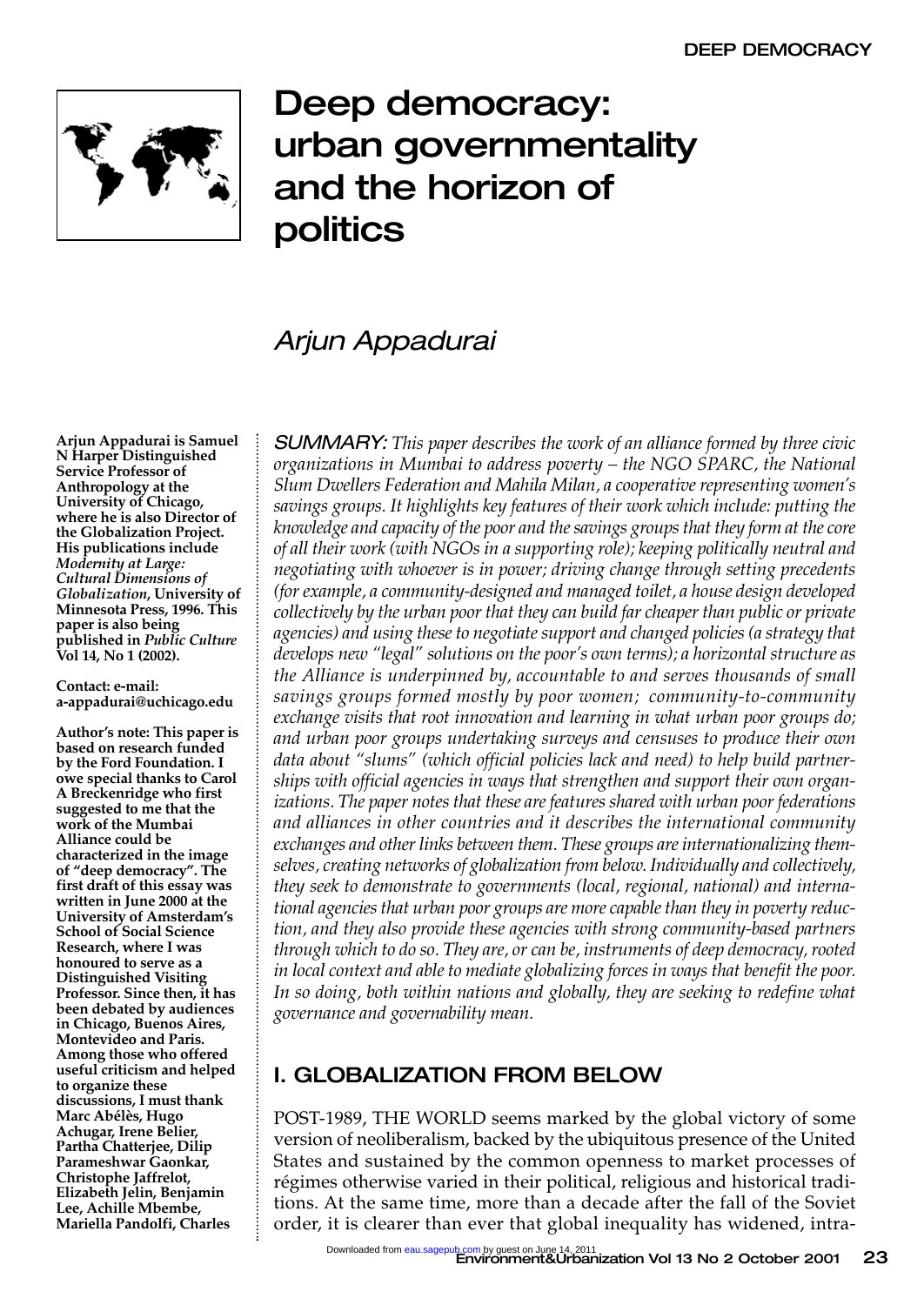national warfare has vastly outpaced international warfare (thus leading some observers to suggest the image of a Cold Peace) and various forms of violent ethnicization seem to erode the possibilities of sustainable pluralism. All this in a period that has also witnessed increased flows of financial capital across national boundaries, and innovations in electronic communications and information storage technologies. The paradoxes abound and have led to the proliferation of new theories of civilizational clash and of global gaps between safe and unsafe physical zones and geographical spheres. Fears of cyber-apartheid mix with hopes for new opportunities for inclusion and participation.

In this confusion, now exacerbated by the knowledge that neither the most recent innovations in communications nor the defeat of the Soviet Union have created the conditions for global peace or equity, two great paradigms for enlightenment and equity seem to have become exhausted. One is the Marxist vision, in all its global variants, which promised some sort of politics of class-based internationalism premised on class struggle and the transformation of bourgeois politics by proletarian will. This is an internationalist vision that nevertheless requires the architecture of the nation state as the site of effective struggle against capital and its agents. In this sense, Marxism was, politically speaking, realist. The other grand vision, salient after 1945, was that of modernization and development, with its associated machinery of Western lending, technical expertise and universalist discourses of education and technology transfer, and its target polity of the nationally based electoral democracy. This vision, born in such experiments as the Marshall Plan, has been subjected to intense criticism on numerous scores but the starkest challenge it faces is presented by the fact that today, over half a century after the Bretton Woods accords, more than half of the world's population lives in severe poverty.

In this context, a variety of other visions of emancipation and equity now circulate globally, often at odds with the nationalist imagination. Some are culturalist and religious, some diasporic and non-territorial, some bureaucratic and managerial. Almost all of these recognize that non governmental actors are here to stay and somehow need to be made part of new models of global governance and local democracy.

The alliances and divisions in this new global political economy are not always easy to predict or understand. But among the many varieties of grassroots political movements, at least one broad distinction can be made. On the one hand are groups that have opted for armed, militarized solutions to their problems of inclusion, recognition and participation. On the other are those that have opted for a politics of partnership-partnership, that is, between traditionally opposed groups such as states, corporations and workers. The alliance of housing activists whose story occupies the bulk of this essay belongs to the latter group and is part of the emergent process through which the physics of globalization is being creatively redeployed.

# II. THE STORY

WHAT FOLLOWS IS a preliminary analysis of an urban activist movement with global links. The setting is the city of Mumbai, in the state of Maharashtra, in western India. The movement consists of three partners and its history as an alliance goes back to 1987. The three partners have different histories. The Society for the Promotion of Area Resource

**Taylor and Peter van der Veer. In a separate vein, I owe thanks to various members and supporters of the Alliance in India and the Shack/Slum Dwellers International network for their critical support and encouragement of the research process and in the direction of the first draft: Arputham Jockin, Srilatha Batliwala, Somsook Boonyabancha, William Cobbett, Celine D'Cruz, Ellen Schaengold, Marjolijn Wilmink and Patrick Wakely, in addition to Joel Bolnick, Sundar Burra, Diana Mitlin, Ruth McLeod and Sheela Patel, whose own draft papers have helped me to get a more balanced picture of the Alliance's activities.**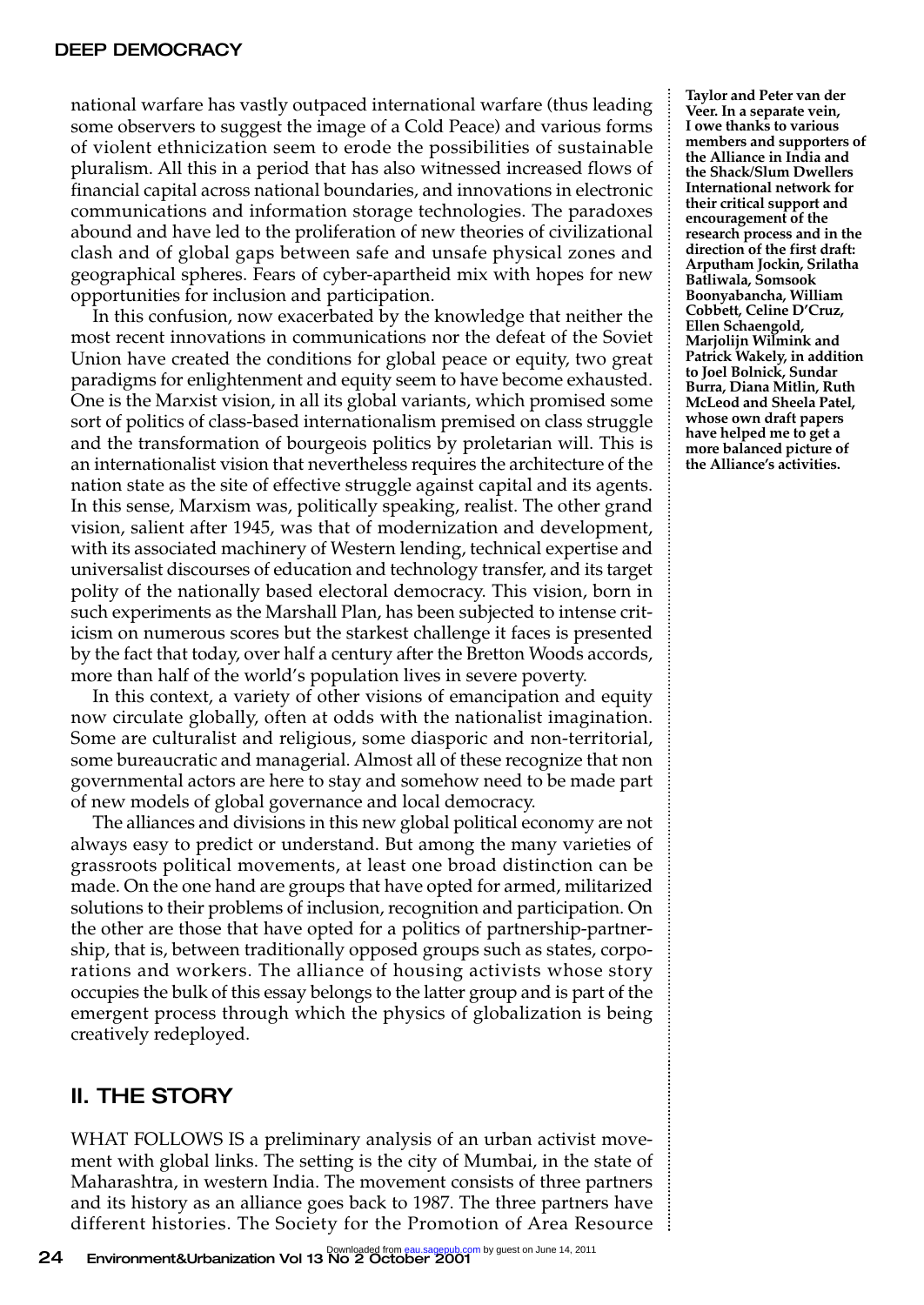#### DEEP DEMOCRACY

Centres, or SPARC, is an NGO formed by social work professionals in 1984 to work with problems of urban poverty in Mumbai. NSDF, the National Slum Dwellers Federation, is a powerful grassroots organization established in 1974 and is a CBO, or community-based organization, that also has its historical base in Mumbai. Finally, Mahila Milan is an organization of poor women, set up in 1986, with its base in Mumbai and a network throughout India, focused on women's issues in relation to urban poverty and concerned especially with local and self-organized savings schemes among the very poor. All three organizations, which refer to themselves collectively as the Alliance, are united in their concern with gaining secure tenure of land, adequate and durable housing and access to elements of urban infrastructure, notably to electricity, transport, sanitation and allied services. The Alliance also has strong links to Mumbai's pavement dwellers and to its street children, whom it has organized into an organization called Sadak Chaap (Street Imprint), which has its own social and political agenda. Of the six or seven non-state organizations working directly with the urban poor in Mumbai, the Alliance has by far the largest constituency, the highest visibility in the eyes of the state and the most extensive networks in India and elsewhere in the world.

This paper is an effort to understand how this came to be, by looking at the horizon of politics created by the Alliance and by seeing how it has articulated new relations with urban governmentality. It is part of a larger ongoing study of how grassroots movements are finding new ways to combine local activism with horizontal, global networking. It is also, methodologically speaking, a partial effort to show how the anthropological study of globalization can move from an ethnography of locations to one of circulations. In my conclusion, I use the story of this particular network to discuss why it is useful to speak of "deep democracy" as a concept of wider potential use in the study of globalization.

# III. THEORETICAL POINTS OF ENTRY

THREE THEORETICAL PROPOSITIONS underlie this presentation of the story of the Alliance in Mumbai.

First, I assume, on the basis of my own previous work $(1)$  and that of several others from a variety of disciplinary perspectives,<sup>(2)</sup> that globalization is producing new geographies of governmentality. Specifically, we are witnessing new forms of globally organized power and expertise within the "skin" or "casing" of existing nation states.<sup>(3)</sup> One expression of these new geographies can be seen in the relationship of "cities and citizenship", (4) in which wealthier "world cities" increasingly operate like city states in a networked global economy, increasingly independent of regional and national mediation, and where poorer cities – and the poorer populations within them – seek new ways of claiming space and voice. Many large cities, such as Mumbai, display the contradictions between these ideal types and combine high concentrations of wealth (tied to the growth of producer services) and even higher concentrations of poverty and disenfranchisement. Movements among the urban poor, such as the one I document here, mobilize and mediate these contradictions. They represent efforts to reconstitute citizenship in cities. Such efforts take the form, in part, of what I refer to as "deep democracy".

Second, I assume that the nation state system is undergoing a profound and transformative crisis. Avoiding here the sterile terms of the debate

1. Appadurai, Arjun (1996), *Modernity at Large: Cultural Dimensions of Globalization*, University of Minnesota Press, Minneapolis; also Appadurai, Arjun (2000), "Grassroots globalization and the research imagination", *Public Culture* 12, pages 1-19; and Appadurai, Arjun (2001), "Spectral housing and urban cleansing: notes on millennial Mumbai", *Public Culture* 12, pages 627-651.

2. Castells, Manuel (1996), *The Rise of the Network Society*, Blackwell, Cambridge, Massachusetts; also Held, David (1995), *Democracy and the Global Order: From the Modern State to Cosmopolitan Governance*, Stanford University Press, Stanford, California; Giddens, Anthony (2000), *Runaway World: How Globalization is Reshaping Our Lives*, Routledge, New York; and Rosenau, James N (1997), *Along the Domestic-Foreign Frontier: Exploring Governance in a Turbulent World*, Cambridge University Press, Cambridge.

3. Sassen, Saskia (2000), "Spatialities and temporalities of the global: elements for a theorization", *Public Culture* 12, pages 215-232.

4. Appadurai, Arjun and James Holston (1999), "Introduction: cities and citizenship" in Holston, James (editor), *Cities and Citizenship*, Duke University Press, Durham, North Carolina.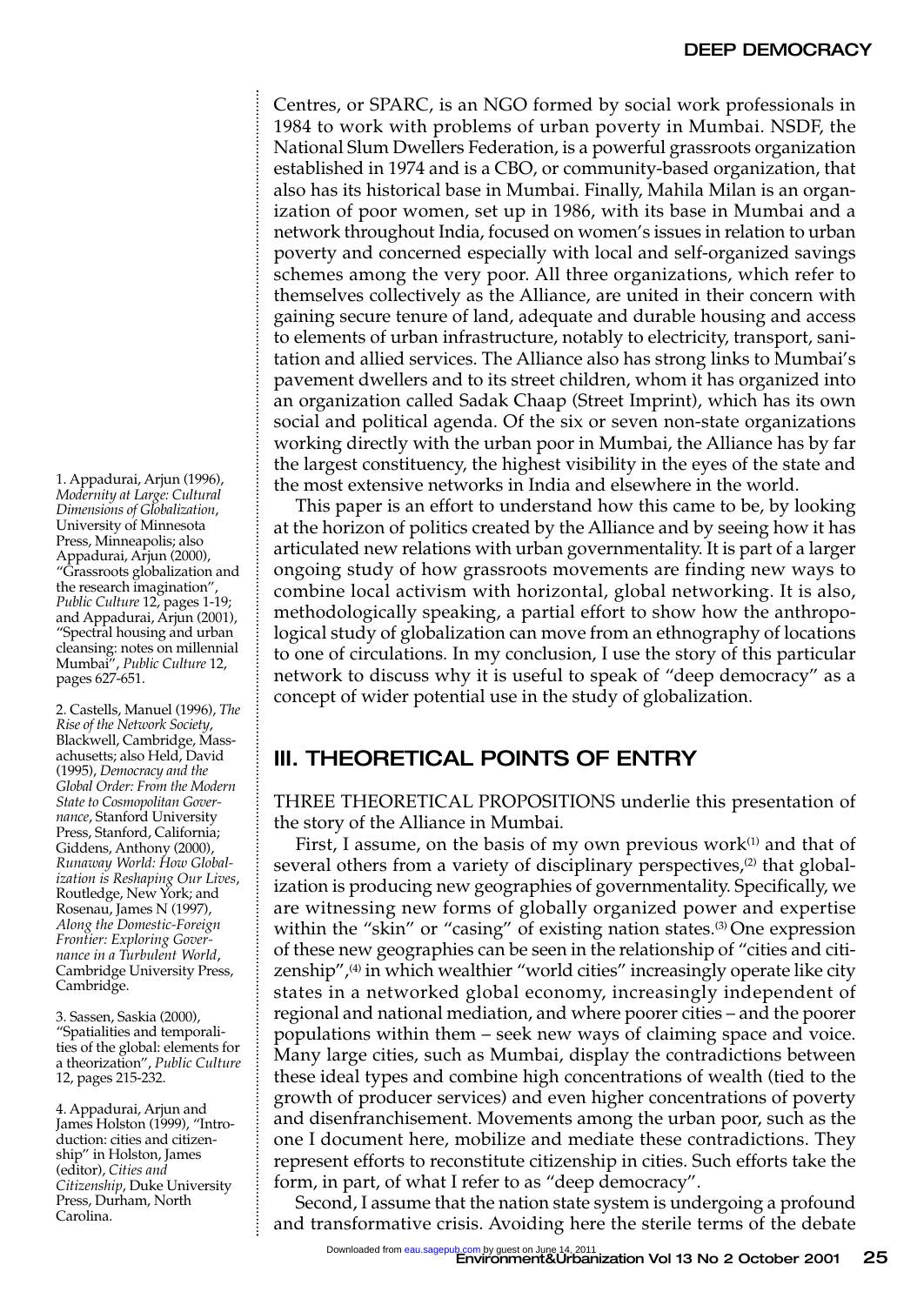about whether or not the nation state is ending (a debate to which I myself earlier contributed), I nevertheless wish to affirm resolutely that the changes in the system are deep, if not graspable as yet, in a simple theory. I suggest that we see the current crisis as one of redundancy rather than, for example, as one of legitimization.<sup>(5)</sup> By using the term "redundancy", I mean to connect several processes that others have identified with different states and regions and in different dimensions of governance. Thus, in many parts of the world, there has been undoubted growth in a "privatization" of the state in various forms, sometimes produced by the appropriation of the means of violence by non-state groups. In other cases, we can see the growing power in some national economies of multilateral agencies such as the World Bank and the International Monetary Fund, sometimes indexed by the voluntary outsourcing of state functions as part of the neoliberal strategies that have become popular worldwide since 1989. In yet other cases, activist NGOs and citizens' movements have appropriated significant parts of the means of governance.

Third, I assume that we are witnessing a notable transformation in the nature of global governance in the explosive growth of non-government organizations of all scales and varieties in the period since 1945, a growth fueled by the linked development of the United Nations system, the Bretton Woods institutional order and, especially, the global circulation and legitimization of the discourses and politics of "human rights". Together, these developments have provided a powerful impetus to democratic claims by non-state actors throughout the world. There is some reason to worry about whether the current framework of human rights is serving mainly as the legal and normative conscience B or the legal/bureaucratic lubricant B of a neo-liberal, marketized political order. But there is no doubt that the global spread of the discourse of human rights has provided a huge boost to local democratic formations. In addition, the combination of this global efflorescence of non-governmental politics with the multiple technological revolutions of the last 50 years has provided much energy to what has been called "cross-border activism" through "transnational advocacy networks". (6) These networks provide new horizontal modes for articulating the deep democratic politics of the locality, creating hitherto unpredicted groupings: examples may be "issuebased" – focused on the environment, child labour or AIDS – or "identity-based" – feminist, indigenous, gay, diasporic. The Mumbai-based movement discussed here is also a site of such cross-border activism.

Together, these three points of entry allow me to describe the Mumbai Alliance of urban activists as part of an emergent political horizon, global in its scope, that presents a post-Marxist and post-developmentalist vision of how the global and the local can become reciprocal instruments in the deepening of democracy.

# IV. SETTING: MUMBAI IN THE 1990s

I HAVE RECENTLY completed a lengthy examination of the transformation of Mumbai's cultural economy since the 1970s, with an emphasis on the brutal ethnic violence of December 1992-January 1993. $\sigma$  That essay contains a relatively detailed analysis of the relationships between the politics of right-wing Hindu nationalism – seen mostly in the activities of India's major urban xenophobic party, the Shiva Sena – the political economy of de-industrialization and the spectral<sup>(8)</sup> politics of housing in 5. Habermas, Jürgen (1975), *Legitimation Crisis*, translated by Thomas McCarthy, Beacon, Boston.

6. Keck, Margaret E and Kathryn Sikkink (1998), *Activists Beyond Borders: Advocacy Networks in International Politics*, Cornell University Press, Ithaca, New York.

7. See reference 1, Appadurai (2001).

8. The term "spectral" is intended to capture the ghostly way in which the materialities of housing for the poor meet their aspirations and fantasies about the possibilities for such housing.

÷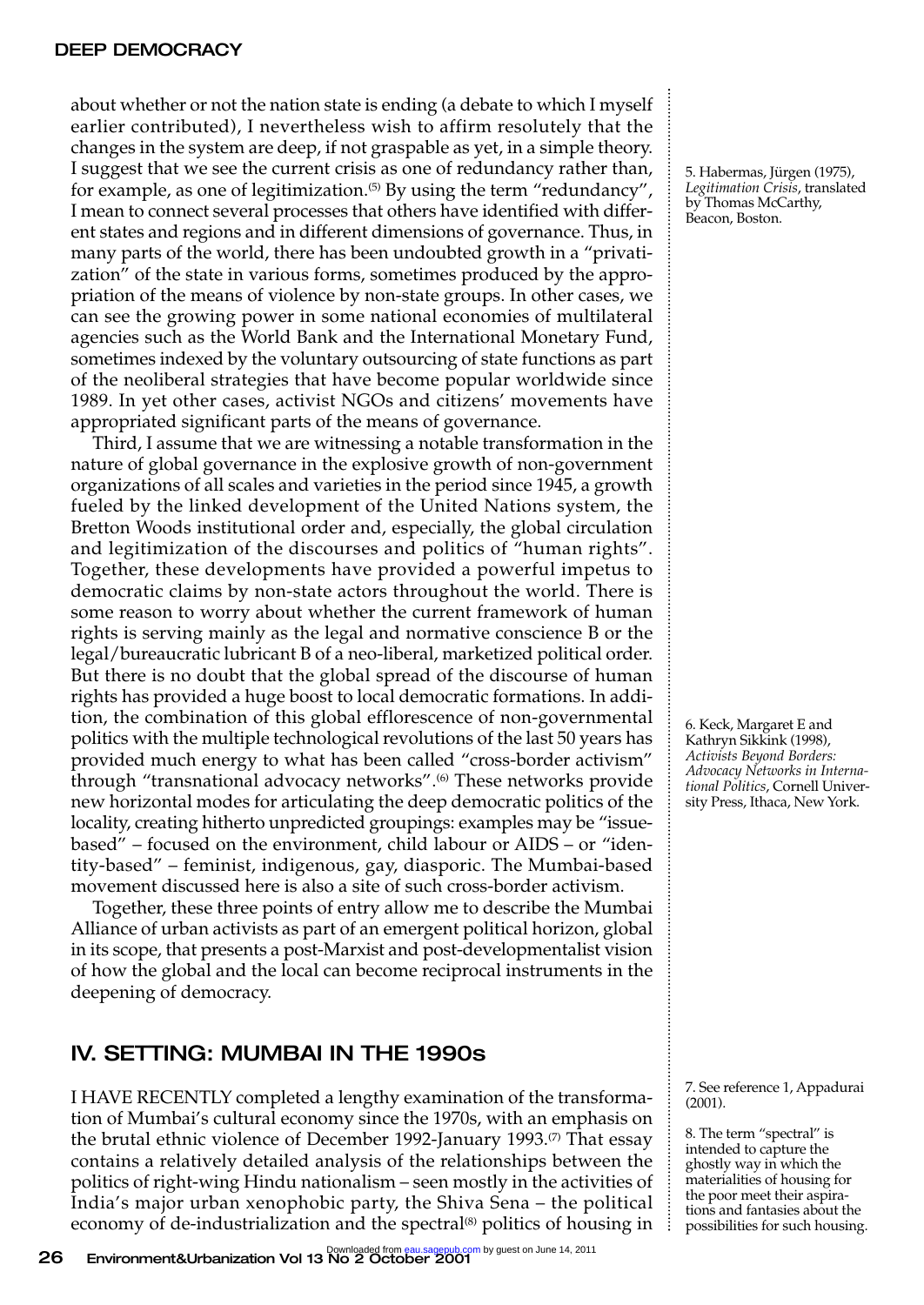Mumbai. I analyze the steady expansion of anti-Muslim politics by the Shiva Sena, the radical inequality in access to living space in the city and the transformation of its industrial economy into a service economy. I argue that Mumbai became a perfect site for the violent rewriting of national geography as urban geography through a paroxysmal effort to eliminate Muslims from its public sphere and its commercial world.

I will not retell that story here but I will review some major facts about Mumbai in the 1990s that are not widely known. Mumbai is the largest city in a country, India, whose population has just crossed the one billion mark (one-sixth of the world's population). The city's population is at least 12 million (more, if we include the growing edges of the city and the population of the twin city, New Mumbai, that has been built across Thane Creek). This means a population totalling 1.2 per cent of one-sixth of the world's population. Not a minor case, in itself.

Here follow some facts about housing in Mumbai on which there is a general consensus. About 40 per cent of the population (about 6 million persons) live in slums or other degraded forms of housing (the term "slum" is a formally defined settlement category in India and its use here follows that designation). Another 5-10 per cent are pavement dwellers. Yet, according to one recent estimate, slum dwellers occupy only 8 per cent of the city's land, which totals about 43,000 hectares. The rest of the city's land is either industrial, middle- and high-income housing or vacant land in the control of the city, the state (regional and federal) or private owners. The bottom line is 5-6 million poor people living in sub-standard conditions in 8 per cent of the land area of a city smaller than the two New York City boroughs of Manhattan and Queens. This huge and constricted population of insecurely or poorly housed people has negligible access to essential services, such as running water, electricity and ration cards for food staples.

Equally important, this population – which we may call "citizens without a city" – are a vital part of the urban workforce. Some of them occupy the respectable low end of white-collar organizations and others the menial low end of industrial and commercial concerns. But many are engaged in temporary, physically dangerous and socially degrading forms of work. This latter group, which may well comprise 1-2 million people in Mumbai, are best described, in the striking phrase of Sandeep Pendse,<sup>(9)</sup> as Mumbai's "toilers" rather than as its proletariat, workingclass or labouring classes – all designations that suggest more stable forms of employment and organization. These toilers, the poorest of the poor in the city of Mumbai, work in menial occupations, almost always on a daily or piecework basis. They are cart pullers, rag pickers, scullions, sex workers, car cleaners, mechanics' assistants, petty vendors, small-time criminals and temporary workers in petty industrial jobs requiring dangerous physical work, such as ditch digging, metal-hammering, truckloading and the like. They often sleep in (or on) their places of work, insofar as their work is not wholly transient in character. While men form the core of this labour pool, women and children work wherever possible, frequently in ways that exploit their sexual vulnerability. To take just one example, Mumbai's gigantic restaurant and food service economy is almost completely dependent on a vast army of child labour.

Housing is at the heart of the lives of this army of toilers. Their everyday life is dominated by ever present forms of risk. Their temporary shacks may be demolished. Their slumlords may push them out through force or extortion. The torrential monsoons may destroy their fragile shel-

9. Pendse, Sandeep (1995), "Toil, sweat and the city" in Patel, Sujata and Alice Thorner (editors), *Bombay: Metaphor for Modern India*, Oxford University Press, Bombay.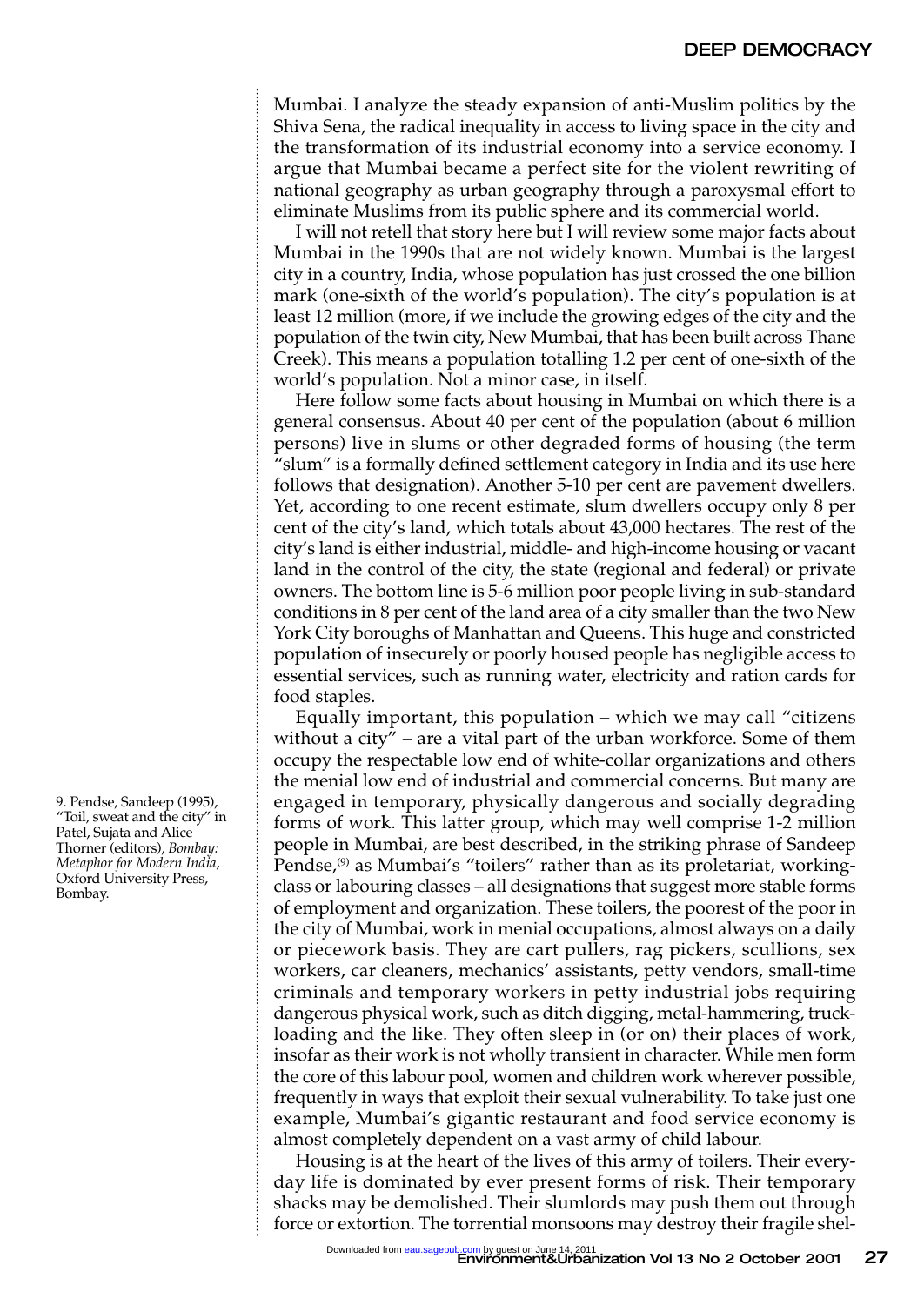ters and their few personal possessions. Their lack of sanitary facilities increases their need for doctors to whom they have poor access. And their inability to document their claims to housing may snowball into a general invisibility in urban life, making it impossible for them to claim any rights to such things as rationed foods, municipal health and education facilities, police protection and voting rights. In a city where ration cards, electricity bills and rent receipts guarantee other rights to the benefits of citizenship, the inability to secure claims to proper housing and other political handicaps reinforce one another. Housing – and its lack – are the stage for the most public drama of disenfranchisement in Mumbai. In fact, it can be argued that housing is the single most critical site of this city's politics of citizenship.

This is the context within which the activists I am working with are making their interventions, mobilizing the poor and generating new forms of politics. The next three sections of this essay are about various dimensions of this politics: of its vision, its vocabularies and its practices.

## V. THE POLITICS OF PATIENCE

IN THIS SECTION, I give a sketch of the evolving vision of the Alliance of SPARC, Mahila Milan and the National Slum Dwellers Federation as it functions within the complex politics of space and housing in Mumbai. Here, a number of broad features of the Alliance are important.

First, given the diverse social origins of the three groups that are involved in the Alliance, their politics awards a central place to negotiation and consensus-building. SPARC is led by professionals with an Anglophone background, connections to state and corporate élites in Mumbai and beyond, and strong ties to global funding sources and networking opportunities. However, SPARC was born in 1984 in the specific context of work undertaken by its founders – principally a group of women trained in social work at the Tata Institute for the Social Sciences – among poor women in the neighbourhood of Nagpada. This area has a diverse ethnic population and is located between the wealthiest parts of south Mumbai and the increasingly difficult slum areas of central and north Mumbai. Notable among SPARC's constituencies was a group of predominantly Muslim ex-sex trade workers from central Mumbai, who later became the cadre of another partner in the Alliance, Mahila Milan. The link between the two organizations dates from Mahila Milan's founding around 1986, which received support from SPARC.

The link with the NSDF, an older and broader-based slum dwellers' organization, was also made in the late 1980s. The leadership of the three organizations cuts across the lines between Hindus, Muslims and Christians and is explicitly secularist in outlook. In a general way, SPARC contributed technical knowledge and élite connections to state authorities and the private sector. NSDF, through its leader, Arputham Jockin (who himself has a background in the slums), and his activist colleagues, brought a radical brand of grassroots political organization in the form of the "federation" model, to be discussed later in this essay. Mahila Milan brought the strength of poor women who had learned the hard way how to deal with the police, municipal authorities, slumlords and real-estate developers on the streets of central Mumbai but had not previously had any real incentive to organize politically.

These three partners still have distinct styles, strategies and functional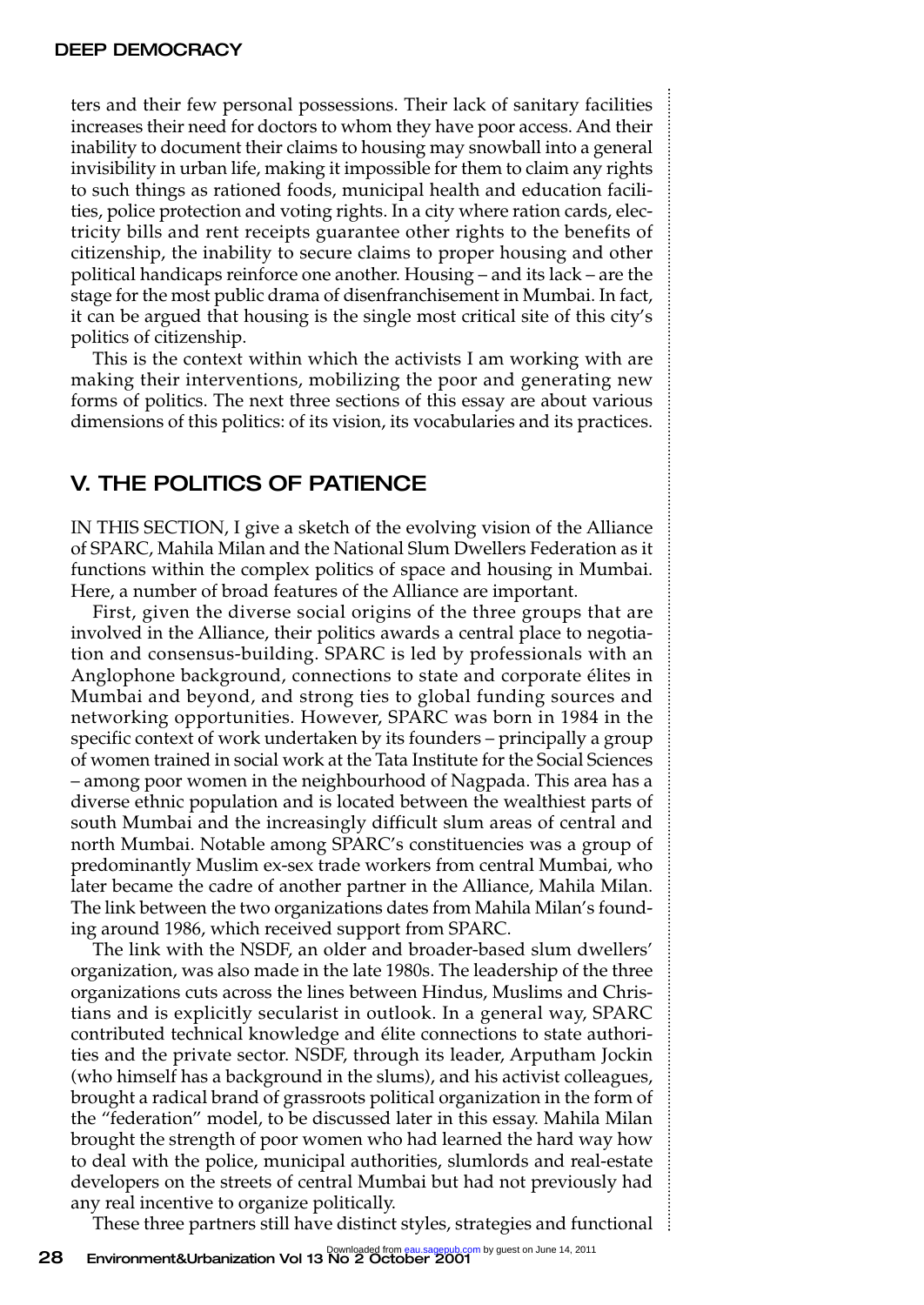characteristics. But they are committed to a partnership based on a shared ideology of risk, trust, negotiation and learning among their key participants. They have also agreed upon a radical approach to the politicization of the urban poor that is fundamentally populist and anti-expert in strategy and flavour. The Alliance has evolved a style of pro-poor activism that consciously departs from earlier models of social work, welfare and community organization (an approach akin to that pioneered by Saul Alinsky in the United States). Instead of relying on the model of an outside organizer who teaches local communities how to hold the state to its normative obligations to the poor, the Alliance is committed to methods of organization, mobilization, teaching and learning that build on what the poor themselves know and understand. The first principle of this approach is that no one knows more about how to survive poverty than the poor themselves.

A crucial and controversial feature of this approach is its vision of politics without parties. The strategy of the Alliance is that it will not deliver the poor as a vote bank to any political party or candidate. This is a tricky business in Mumbai, where most grassroots organizations, notably unions, have a long history of direct affiliation with major political parties. Moreover, in Mumbai, the Shiva Sena, with its violent, street-level control of urban politics, does not easily tolerate neutrality. The Alliance deals with these difficulties by working with whomever is in power at the federal and state level, within the municipality of Mumbai or even at the local level of particular wards (municipal sub-units). Thus, the Alliance has earned hostility from other activist groups in Mumbai for its willingness to work with the Shiva Sena, where this is deemed necessary. But it is resolute about making the Shiva Sena work for its ends and not viceversa. Indeed, because it has consistently maintained an image of nonaffiliation with all political parties, the Alliance enjoys the double advantage of appearing non-political while retaining access to the potential political power of the poorer half of Mumbai's population.

Instead of finding safety in affiliation with any single party or coalition in the state government of Maharashtra or the municipal corporation of Mumbai, the Alliance has developed a complex political affiliation with the various levels of state bureaucracy. This group includes civil servants who conduct policy at the highest levels in the state of Maharashtra and who run the major bodies responsible for housing loans, slum rehabilitation, real estate regulation and the like. The members of the Alliance have also developed links with quasi-autonomous arms of the federal government, such as the railways, the Port Authority and the Bombay Electric Supply and Transport Corporation, and to the municipal authorities who control critical elements of the infrastructure, such as the regulations governing illegal structures, the water supply and sanitation. Finally, the Alliance works to maintain a cordial relationship with the Mumbai police – and, at least, a hands-off relationship with the underworld, which is deeply involved in housing finance, slum landlordism and extortion, as well as in the demolition and rebuilding of temporary structures.

From this perspective, the politics of the Alliance is a politics of accommodation, negotiation and long-term pressure rather than of confrontation or threats of political reprisal. This realpolitik makes good sense in a city like Mumbai, where the supply of scarce urban infrastructure – housing and all its associated entitlements – is entangled in an immensely complicated web of slum rehabilitation projects, financing procedures, legislative precedents and administrative codes which are interpreted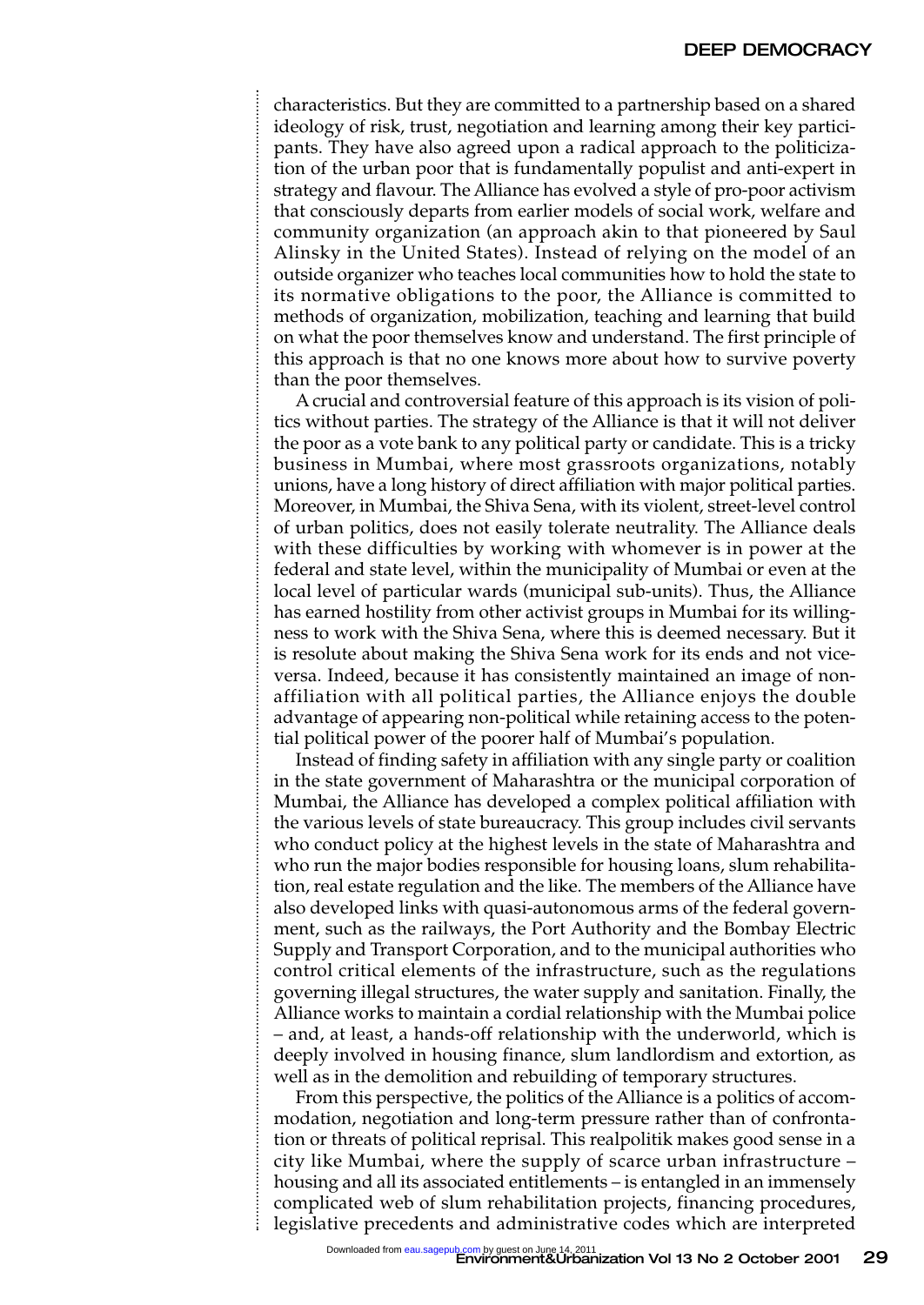differently, enforced unevenly and whose actual delivery is almost always attended by an element of corruption.

This pragmatic approach is grounded in a complex political vision about means, ends and styles that is not entirely utilitarian or functional. It is based on a series of ideas about the transformation of the conditions of poverty by the poor in the long run. In this sense, the figure of a political horizon $(10)$  is meant to point to a logic of patience, of cumulative victories and of long term asset-building that is wired into every aspect of the activities of the Alliance. The Alliance maintains that the mobilization of the knowledge of the poor into methods driven by the poor and for the poor is a slow and risk-laden process; this premise informs the group's strong bias against "projects" and "projectization" that underlies almost all official ideas about urban change. Whether it be the World Bank, most Northern donors, the Indian state or other agencies, most institutional sources of funding are strongly biased in favour of the "project" model, in which short-term logics of investment, accounting, reporting and assessment are regarded as vital. The Alliance has steadfastly advocated the importance of slow learning and cumulative change against the temporal logics of the project. Likewise, other strategies and tactics are also geared to long-term capacity-building, the gradual gaining of knowledge and trust, the sifting of more from less reliable partners and so on. This open and long-term temporal horizon is a difficult commitment to retain in the face of the urgency, and even desperation, that characterizes the needs of Mumbai's urban poor. But it is a crucial normative guarantee against the ever-present risk, in all forms of grassroots activism, that the needs of funders will gradually obliterate the needs of the poor themselves.

Patience as a long-term political strategy is especially hard to maintain in view of two major forces. One is the constant barrage of real threats to life and space that frequently assails the urban poor. The most recent such episode is a massive demolition of shacks near the railroad tracks, which has produced an intense struggle for survival and political mobilization in virtually impossible circumstances in the period since April 2000, a crisis still unresolved at the time of writing. In this sense, the strategies of the Alliance, which favour long-term asset-building, run up against the same "tyranny of emergency", in the words of Jérôme Bindé, (11) that characterizes the everyday lives of the urban poor.

The other force that makes it hard to maintain patience is the built-in tension within the Alliance surrounding different modes and methods of partnership. Not all members of the Alliance view the state, the market or the donor world in the same way. Thus, every new occasion for funding, every new demand for a report, every new celebration of a possible partnership, every meeting with a railway official or an urban bureaucrat can create new sources of debate and anxiety within the Alliance. In the words of one key Alliance leader, negotiating these differences, which are rooted in deep diversities in class, experience and personal style, is like "riding a tiger". It would be a mistake to view the pragmatic way in which all partnerships are approached by the Alliance as a simple politics of utility. It is a politics of patience, constructed against the tyranny of emergency.

To understand how this broad strategic vision is actually played out as a strategy of urban governmentality, we need to look a little more closely at some critical practices, discursive and organizational, through which the Alliance has consolidated its standing as a pro-poor movement in Mumbai.

10. "Political horizons" are the outer limits of aspiration and inspiration within which concrete plans, strategies and hopes among the poor are nurtured.

11. Bindé, Jérôme (2000), "Toward an ethics of the future", *Public Culture* 12, pages 51-72.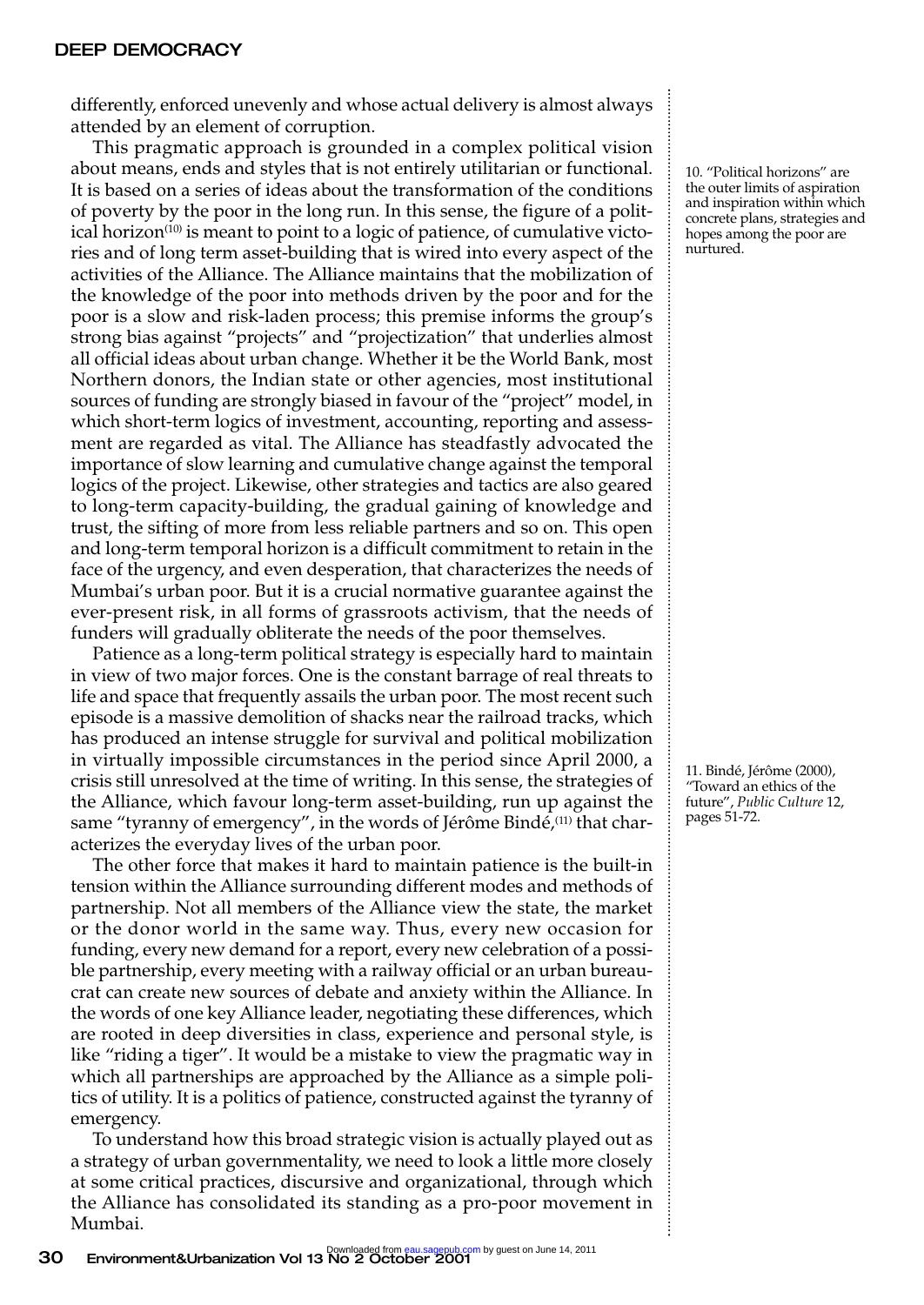# VI. WORDS AND DEEDS

AS WITH ALL serious movements concerned with consciousness-changing and self-mobilization, there is a conscious effort to inculcate protocols of speech, style and organizational form within the Alliance. The coalition cultivates a highly transparent, non-hierarchical, anti-bureaucratic and anti-technocratic organizational style. A small clerical staff conscientiously serves the needs of the activists, and not vice-versa. Meetings and discussions are often held with everyone sitting on mats on the floor. Food and drink are shared during meetings and most official business (on the phone or face to face) is conducted amidst a tumult of other activities in crowded offices. A constant undercurrent of bawdy humour runs through the members' discussions of problems, partners and their own affairs. Conversation is almost always in Hindi, Marathi or Tamil, or in English interspersed with one of these Indian languages. The leadership is at pains to make its ideas known to its members and to the residents of the actual slum communities who are, in effect, the coalition's rank and file. Almost no internal request for information about the organization, its funding, its planning or related matters is considered out of order. Naturally, there are private conversations, hidden tensions and real differences of personality and strategy at all levels. But these are neither validated nor legitimized in either bureaucratic protocols or organizational charts.

This style of organization and management produces constant tensions among members of the Alliance and various outside bodies – donors, state institutions, regulators – who frequently demand more formal norms of organization, accounting and reporting. To a very considerable extent, the brunt of this stress is borne by SPARC, which has an office in central Mumbai where the formal bureaucratic links to the world of law, accountancy and reporting are largely centralized. This office serves partly to insulate the other two partners, NSDF and Mahila Milan, from the needs of externally mandated book-keeping, fund management, reporting and public legal procedures. The latter two organizations have their own headquarters in the compound of a municipal dispensary in Byculla. This office is in the heart of a slum world where many of the core members of Mahila Milan actually live, an area where Muslims are a major presence and the sex trades, the criminal world and petty commerce are highly visible. The office is always filled with men and women from the communities of slum dwellers that are the backbone of the Alliance. There is constant movement among key personnel between this office, the SPARC office in Khetwadi and the outlying new suburbs where the Alliance is building transit facilities or new houses for its members – Dharavi, Mankhurd and Ghatkopar.

The phones are in constant use, as key members of the Alliance exchange information about breaking crises, plans and news across these various locations in Mumbai – and also across India and the world. Every few hours during an average day, a phone rings in one of these offices, which turns out to be one of the members of the Alliance checking on or tracking down something – a call as likely to come from Phnom Penh or Cape Town as from Mankhurd or Byculla. Because everyday organizational life is filled with meetings with contractors, lawyers, state officials, politicians and between Alliance members, spatial fixity is not valued and the organization functions in and through mobility. In this context, the telephone and e-mail play an increasingly vital role. The key leaders of the Alliance, with a few significant exceptions, either use e-mail or have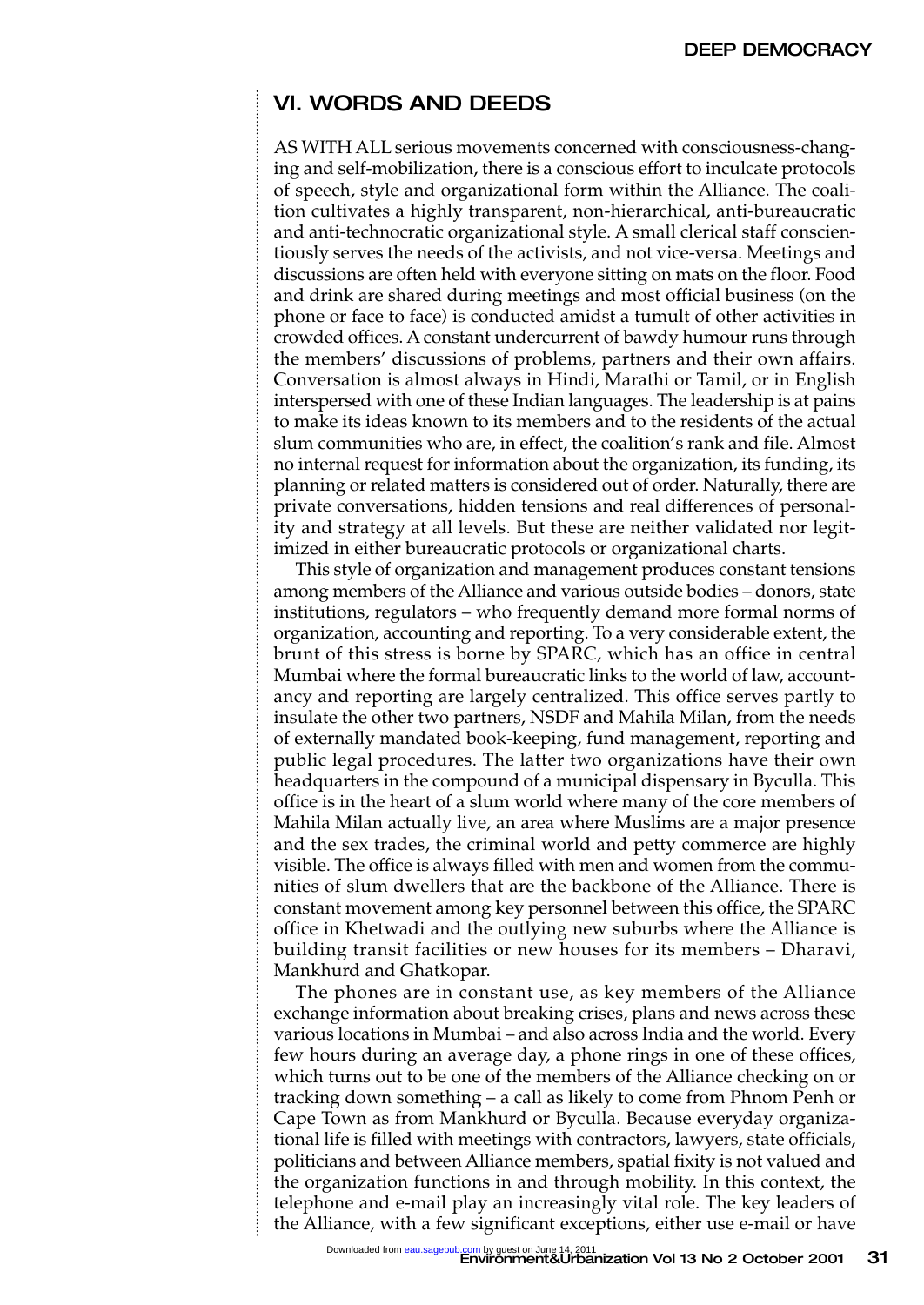access to it through close colleagues. The phones are constantly ringing. Schedules shift at the drop of a hat as travel plans are adjusted to meet emergent opportunities or to address the presence or absence of key members. The general impression is of a fast game of ice hockey, with players constantly tumbling in and out of the most active roles in response to shifting needs and game plans.

Nevertheless, through experiences and discussions that have evolved over 15 years (and, in some cases, more), there is a steady effort to remember and reproduce certain crucial principles and norms that offset organizational fluidity and the pressures of daily crisis. These norms and practices require a much more detailed discussion than can take place in the current context but some impression of them is vital to understanding the political horizon of this form of deep democracy.

Possibly, the central norm is embodied in a common usage among the members of the Alliance and its partners around the world, namely the term "federation" (used as a noun) or "to federate" (used as a verb) or "federated" (used as an adjective). This innocuous term from elementary political science textbooks has a special meaning and magic for the Alliance. At its foundation is the idea of individuals and families selforganizing as members of a political collective to pool resources, organize lobbying, provide mutual risk management devices and, when necessary, confront opponents. Members of the Alliance often judge the effectiveness of other NGOs, in India and elsewhere, by reference to whether or not they have learned the virtues of federating. The National Slum Dwellers Federation is clearly their own model of this norm. As an image of organization, it is significant in two ways. It emphasizes the importance of political union among already pre-existing collectives (thus federating, rather than simply uniting, joining and lobbying) and it mirrors the structure of the Indian national state, which is referred to as the Indian Union but which is, in fact, a federal model whose constituent states retain extensive powers.

In the usage of the Alliance, the idea of federation is a constant reminder that groups (even at the level of families) that have a claim to political agency on their own have chosen to combine their political and material power. The primacy of the principle of federation also serves to remind all members, particularly the trained professionals, that the power of the Alliance lies not in its donors, its technical expertise or its administration but, rather, in the will to federate among poor families and communities. At another level, the image of the federation asserts the primacy of the poor in driving their own politics, however much others may help them to do so. There is a formal property to membership of the federation, and members of the Alliance maintain ongoing debates about recruiting slum families, neighbourhoods and communities in Mumbai (and elsewhere in India) that are not yet part of the federation. For as long as the latter remain outside, they cannot participate in the active politics of savings, housing, resettlement and rehabilitation that are the bread and butter of the Alliance.

"Savings" is another term that takes on a special meaning in Alliance usage. Creating informal savings groups among the poor – a process that the donor establishment has recognized under the term "microcredit" – is a current technique for improving financial citizenship for the urban and rural poor throughout the world. Often building on older models of revolving credit and loan facilities that are managed informally and locally, outside the purview of the state and the banking sector, microcre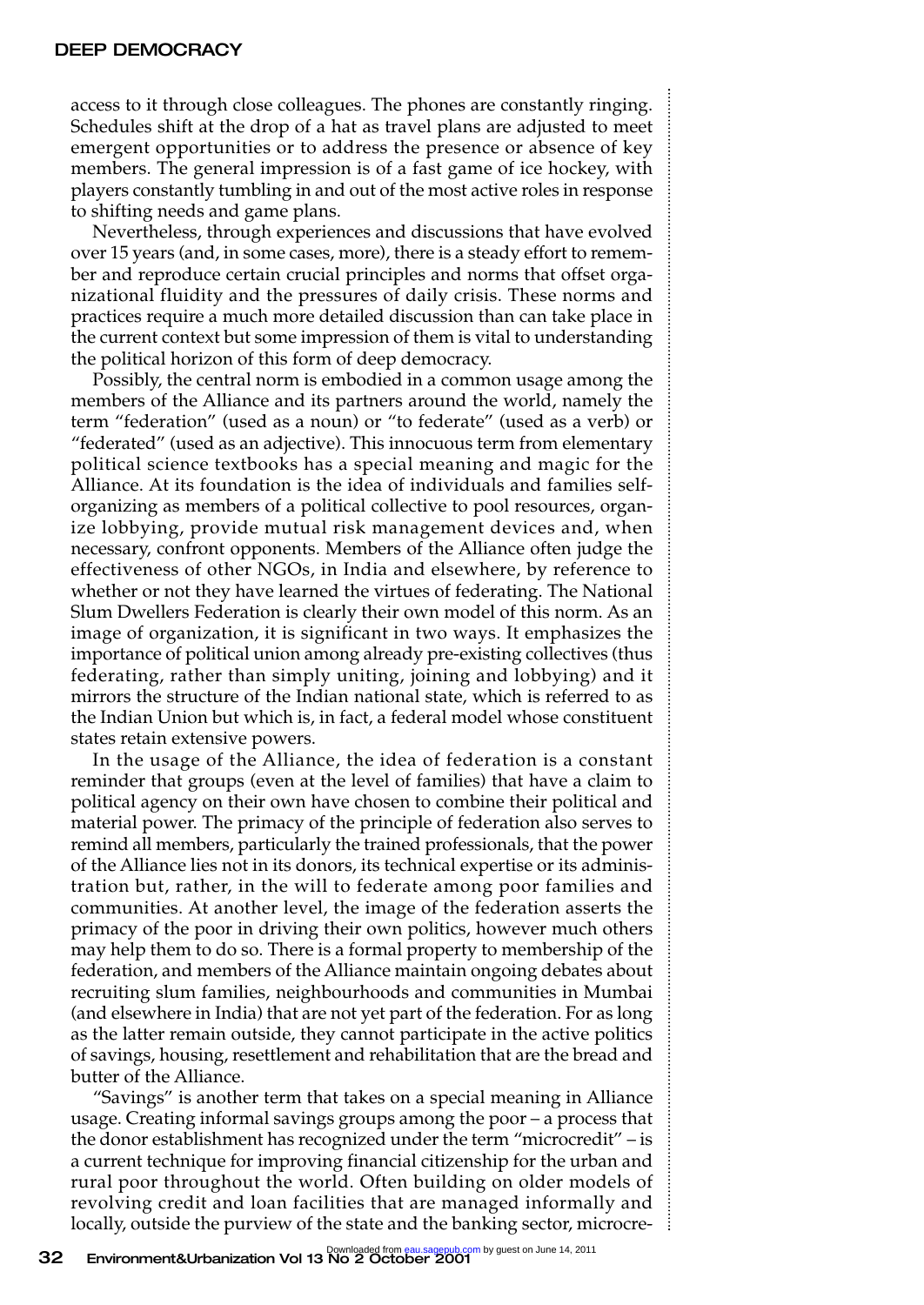dit has its advocates and visionaries in India and elsewhere. But in the life of the Alliance, savings has a profound ideological, even salvational, status. The architect of the Alliance's philosophy of savings is the NDSF's Jockin, who has used savings as a principal tool for mobilization in India and as an entry point to relationship-building in South Africa, Cambodia and Thailand. He sees daily savings as the bedrock of all federation activities; indeed, it is not an exaggeration to say that in Jockin's organizational exhortations wherever he goes, federation equals savings. When Jockin and his colleagues in the Alliance speak about savings, it becomes evident that they are describing something far deeper than a simple mechanism for meeting daily monetary needs and sharing resources among the poor. Seen by them as something akin to a spiritual practice, daily savings – and its spread – are conceived as the key to the local and global success of the federation model.

In this connection, it may be noted that Mahila Milan, the women's group within the Alliance, is almost entirely focused on organizing small savings circles. For in putting savings at the core of the politics of the Alliance, its leaders are making the work of poor women fundamental to what can be achieved in every other area. It is a simple formula: without poor women joining together, there can be no savings; without savings, there can be no federating; without federating, there is no way for the poor themselves to enact change in the arrangements that disempower them. What is important to recognize here is that when Alliance leaders speak about a way of life organized around the practice of saving – in Jockin's words, it is like "breathing" – they are upholding saving as a moral discipline. The practice builds a certain kind of political fortitude and commitment to the collective good and creates persons who can manage their affairs in many other ways as well. Daily savings, which do not generate large resources quickly, can therefore form the moral core of a politics of patience.

A final key term that recurs in the writing and speech of the leaders of the Alliance is "precedent-setting", the ramifications of which strategic locution I am still exploring. What I have learned so far is that underlying the bland, quasi-legal tone is a more radical idea, whereby the poor need to claim, refine and define certain ways of doing things in spaces they already control, and then use these practices to show donors, city officials and other activists that their "precedents" are good ones, and encourage such actors to invest further in them. This is a politics of show-and tell but it is also a philosophy of "do first, talk later". The subversive feature of this principle is that it provides a linguistic device for negotiating between the legalities of urban government and the "illegal" arrangements to which the poor almost always have to resort – whether the illegality in question pertains to structures, living strategies or access to water, electricity or anything else that has been successfully siphoned out of the material resources of the city.

Precedent-setting moves practices such as these, along with new techniques for accessing food, health services, police protection and work opportunities, into a zone of quasi-legal negotiation. By invoking the concept of precedent as enshrined in English common law, the linguistic device shifts the burden for municipal officials and other experts away from a dubious whitewashing of illegal activities to a building on "legitimate" precedents. The linguistic strategy of precedent-setting thus turns the survival tactics and experiments of the poor into sites for policy innovations by the state, the city, donor agencies and other activist organiza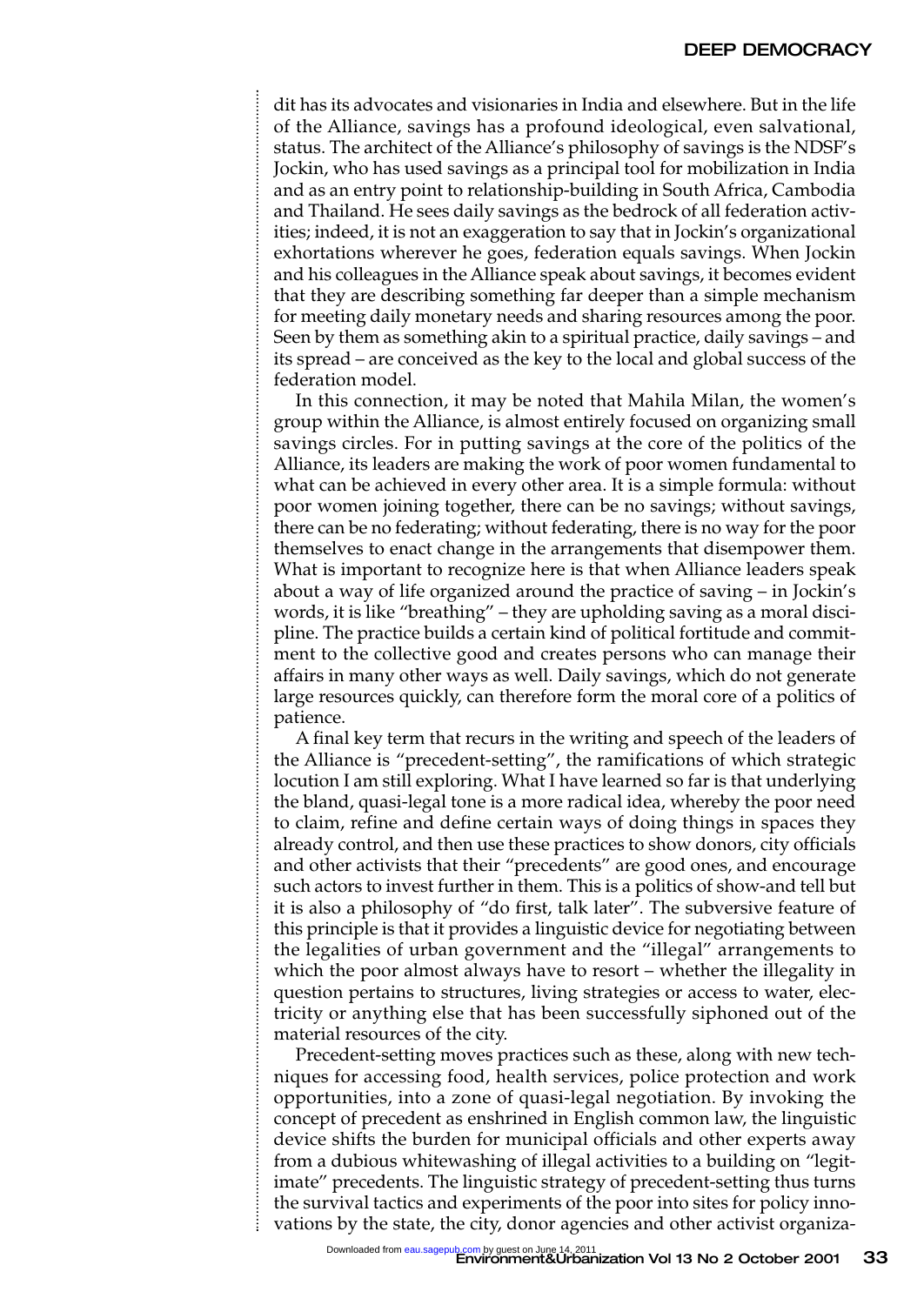tions. It is a strategy that moves the poor into the horizon of legality on their own terms. Most importantly, it invites risk-taking activities by bureaucrats within a discourse of legality, allowing the boundaries of the status quo to be pushed and stretched – it creates a border zone of trial and error, a sort of research and development space within which poor communities, activists and bureaucrats can explore new designs for partnership.

But the world is not changed through language alone. These key words (and many other linguistic strategies not discussed here) can be positioned as the nervous system of a whole body of broader technical, institutional and representational practices that have become signatures of the Alliance's politics. Here, I will briefly discuss three vital organizational strategies that illustrate the ways in which technical practices are harnessed to the Alliance's political horizon. They are: self surveys and enumeration; housing exhibitions; and toilet festivals.

Contemporary scholars, led by Michel Foucault, have drawn attention to the use of censuses and other techniques of enumeration by political regimes from the seventeenth century onward. Indeed, Foucault and others have observed that the modern state – and the very idea of a countable population – were historical co-productions, premised alike on distinctively modern constructions of governance, territory and citizenship. Censuses are salient among the techniques identified by Foucault as lying at the heart of modern governmentality.<sup>(12)</sup> Tied up by their nature with the state (note the etymological link with statistics) and its methods of classification and surveillance, censuses remain essential instruments of every modern state archive. They are highly politicized processes, whose results are usually available only in packaged form and whose procedures are always driven from above, even when many members of the population are enlisted in the actual gathering of data. Given this background, it seems all the more remarkable that, without adherence to any articulated theory of governmentality – or opposition to it – the Alliance has adopted a conscious strategy of self-enumeration and selfsurveying. Alliance members are taught a variety of methods of gathering reliable and complete data about households and families in their own communities. In codifying these techniques for ease of use by its members in the form of a series of practical tips, the Alliance has created a revolutionary system that we may well call governmentality from below.

Not only has it placed self-surveying at the heart of its own archive but the Alliance is also keenly aware of the power that this kind of knowledge – and ability – gives it in its dealings with local and central state organizations (as well as with multilateral agencies and other regulatory bodies). The leverage bestowed by such information is particularly acute in places such as Mumbai, where a host of local, state-level and federal entities exist with a mandate to rehabilitate or ameliorate slum life. But none of them knows exactly who the slum dwellers are, where they live or how they are to be identified. This fact is of central relevance to the politics of knowledge in which the Alliance is perennially engaged. All state-sponsored slum policies have an abstract slum population as their target and no knowledge of its concrete, human components. Since these populations are socially, legally and spatially marginal – invisible citizens as it were – they are by definition uncounted and uncountable except in the most general terms. By rendering them statistically visible to themselves, the Alliance takes control of a central piece of any actual policy process – the knowledge of exactly where individuals live, how long they have lived

12. Foucault, Michel (1979), "Governmentality" in *The Foucault Effect: Studies in Governmentality: with Two Lectures by and an Interview with Michel Foucault*, edited by Burchell, Graham, Colin Gordon and Peter Miller, University of Chicago Press, Chicago.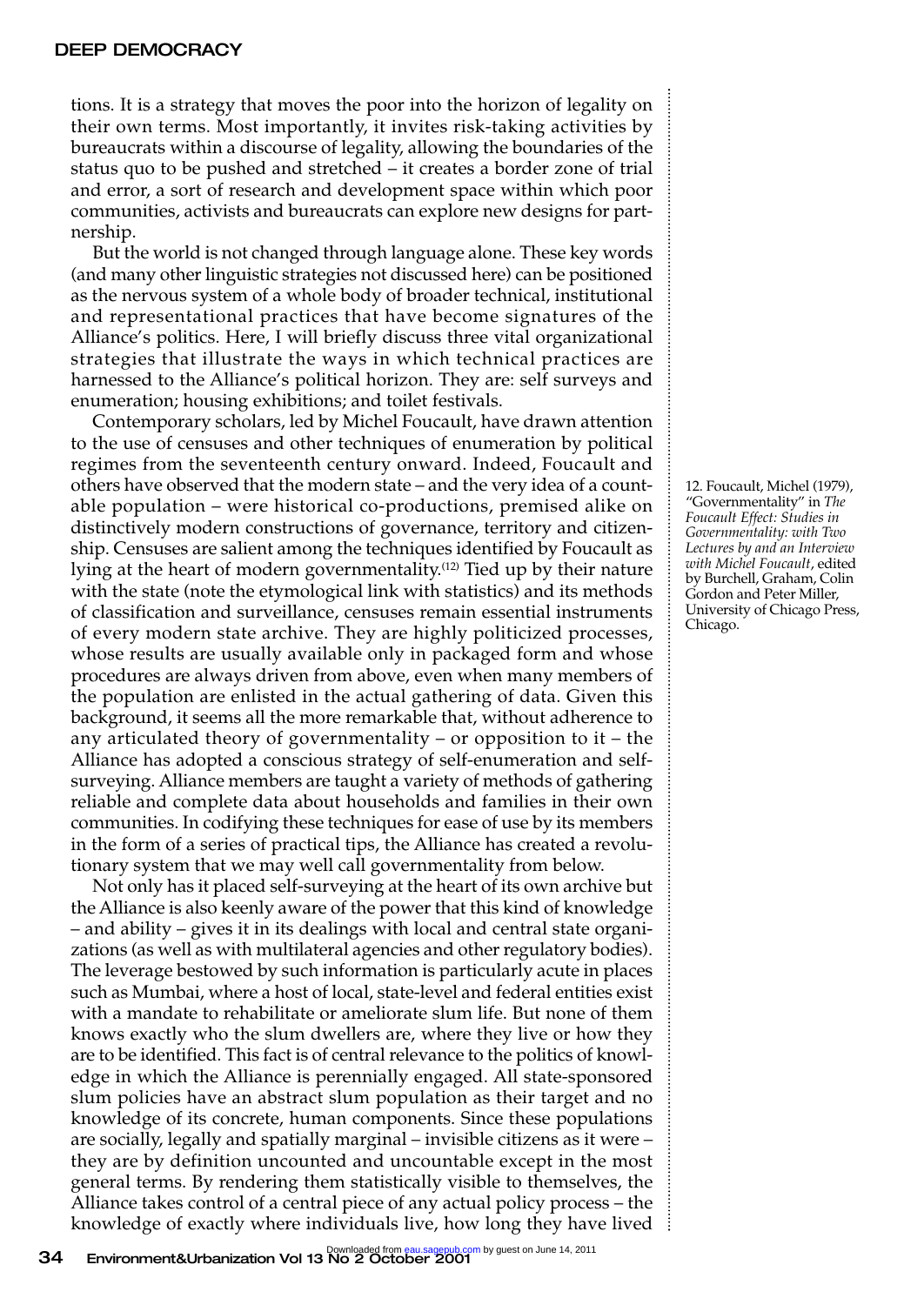there, how they make their livelihood and so forth. Given that some of the most crucial pieces of recent legislation affecting slum dwellers in Mumbai tie security of tenure to the date from which occupancy of a piece of land or a structure can be demonstrated, the collection of such information is vital to any official effort to relocate and rehabilitate slum populations.

At the same time, the creation and use of self-surveys are a powerful tool in the internal practice of democracy, since the principal form of evidence used by the Alliance to support slum dwellers' claims to space is the testimony of neighbours, as opposed to forms of documentation such as rent receipts, ration cards, electricity meters and other civic insignia of occupancy that can be used by the more securely housed classes in the city. The very absence of these amenities opens the door to radical techniques of mutual identification in the matter of location and legitimacy for slum dwellers. For, as Alliance leaders are the first to admit, the poor are not immune from greed, conflict and jealousy and there are always slum families who are prepared to lie or cheat to advance themselves in the context of crisis or new opportunities. Such problems are resolved by informal mechanisms in which the testimony of neighbours is utterly decisive, since the social life of slums is in fact characterized by an almost complete lack of privacy. Here, perpetual social visibility within the community (and invisibility in the eyes of the state) becomes an asset that enables the mechanisms of self-monitoring, self-enumeration and self-regulation to operate at the nexus of family, land and dwelling that is the central site of material negotiations in slum life.

To those familiar with Foucault's ideas, this may seem to be a worrisome form of auto governmentality, a combination of self-surveillance and self-enumeration, truly insidious in its capillary reach. But my own view is that this sort of governmentality from below, in the world of the urban poor, is a kind of counter-governmentality, animated by the social relations of shared poverty, by the excitement of active participation in the politics of knowledge, and by its own openness to correction through other forms of intimate knowledge and spontaneous everyday politics. In short, this is governmentality turned against itself.

Housing exhibitions are the second organized technique through which the structural bias of existing knowledge processes is challenged, even reversed, in the politics of the Alliance. Since the materialities of housing – its cost, its durability, its legality and its design – are of fundamental concern to slum life, it is no surprise that this is an area where grassroots creativity has had radical effects. As in other matters, the general philosophy of state agencies, donors and even NGOs concerned with slums has been to assume that the design, construction and financing of houses requires the involvement of various experts and knowledge professionals, ranging from engineers and architects to contractors and surveyors. The Alliance has challenged this assumption by a steady effort to appropriate, in a cumulative manner, all the knowledge required to construct new housing for its members. This has involved some extraordinary negotiations in Mumbai, involving private developers and contractors, the formation of legal cooperatives by the poor, innovations in urban law pushed by the Alliance, new types of arrangements in housing finance between banks, donors and the poor themselves, and direct negotiations over housing materials, costs and building schedules. In effect, in Mumbai, the Alliance has moved into housing development and the fruits of this remarkable move are to be seen at three major sites, in Mankhurd,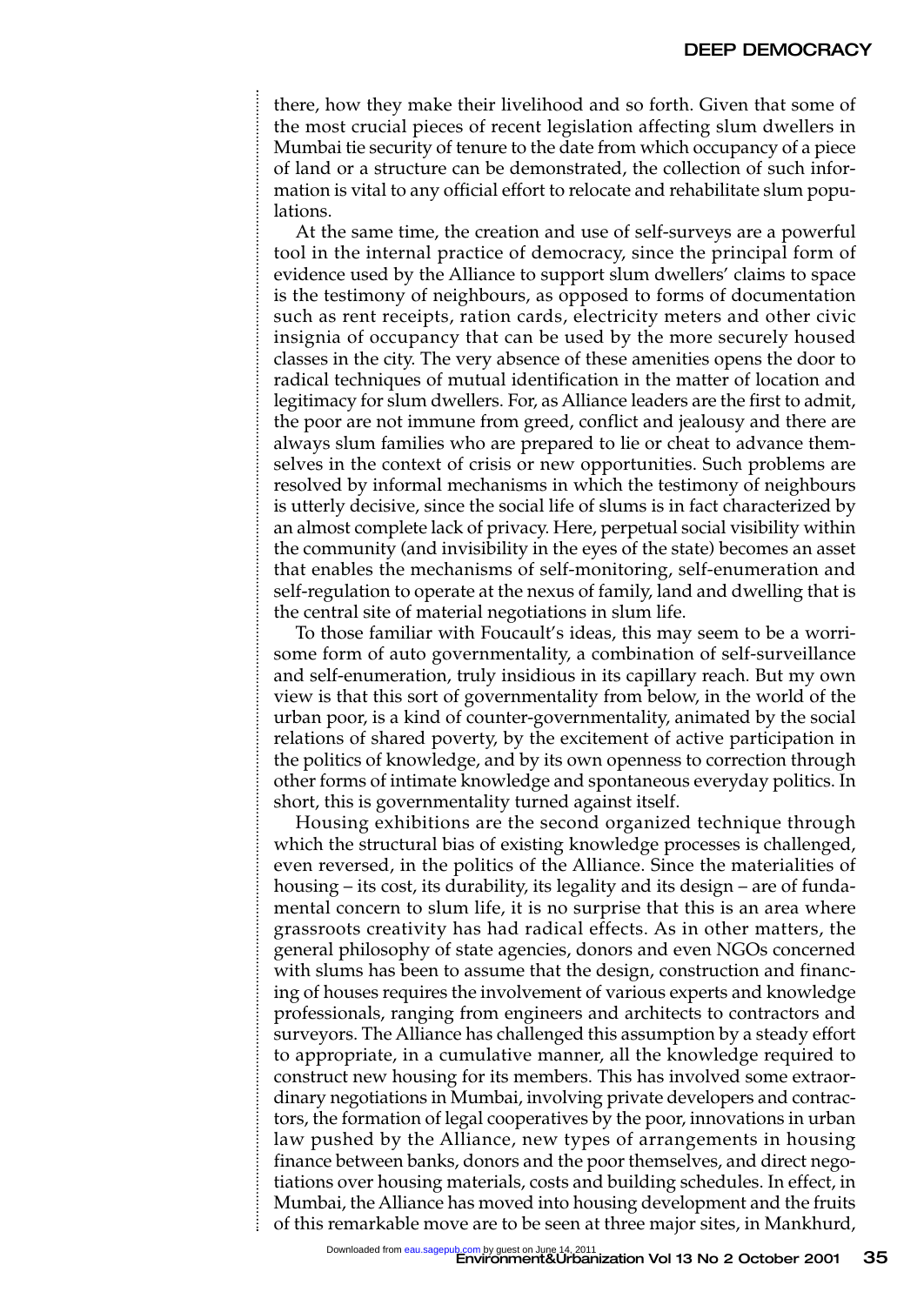Dharavi and Ghatkopar. One of these, the Rajiv-Indira Housing Cooperative in Dharavi, is a major building exercise that stands as a decisive demonstration of the Alliance's ability to put the actual families who will occupy these dwellings at the centre of a process where credit, design, budgeting, construction and legality come together. It is difficult to exaggerate the complexity of such negotiations, which pose a challenge even for wealthy developers because of the maze of laws, agencies and political interests (including those of the criminal underworld) that surround any housing enterprise in Mumbai.

Housing exhibitions are a crucial part of this reversal of the standard flows of expert knowledge. The idea of housing exhibitions by and for the poor goes back to 1986 in Mumbai and has since been replicated in many other cities in India and elsewhere in the world. The exhibitions organized by the Alliance and other like-minded groups are an example of the creative hijacking of an upper-class form – historically developed for the display of consumer goods and high-end industrial products – for the purposes of the poor.

Not only have these exhibitions enabled the poor, especially the women among them, to discuss and debate designs for housing that suit their own needs, they have also allowed them to enter into conversations with various professionals about housing materials, construction costs and urban services. Through this process, slum dwellers' own ideas of the good life, of adequate space and of realistic costs were brought to the fore and they began to see that professional housing construction was only a logical extension of their own area of greatest expertise – namely, building adequate housing out of the flimsiest of materials and in the most insecure of circumstances. Poor families were enabled to see that they had always been architects and engineers and could continue to play that role in the building of more secure housing. In this process, many technical and design innovations were made and continue to be made. Perhaps more significantly, the exhibitions have been political events that have drawn poor families and activists from different cities into socializing with each other, sharing ideas and simply having fun. State officials were also invited, to cut the ceremonial ribbon and give speeches associating themselves with these grassroots exercises, thus simultaneously gaining themselves points for hobnobbing with "the people" and giving poor families in the locality some legitimacy in the eyes of their neighbours, civic authorities and themselves.

As with other key practices of the Alliance, housing exhibitions are deep exercises in subverting the existing class cultures of India. By performing their competencies in public, by addressing an audience of their peers – of representatives of the state, other NGOs and, sometimes, foreign funders – the poor families involved entered a space of public sociality, official recognition and technical legitimation. And they did so with their own creativity as the main exhibit. Thus, technical and cultural capital are generated collaboratively in these events, creating leverage for further guerrilla exercises in capturing civic space and areas of the public sphere hitherto denied them. At work here is a politics of visibility that inverts the harmful default condition of civic invisibility that characterizes the urban poor.

Running through all these activities is a spirit of transgression and bawdiness expressed through body language, speech styles and public address. The men and women of the Alliance are involved in constant banter with each other and even with the official world (although with  $\frac{1}{2}$ )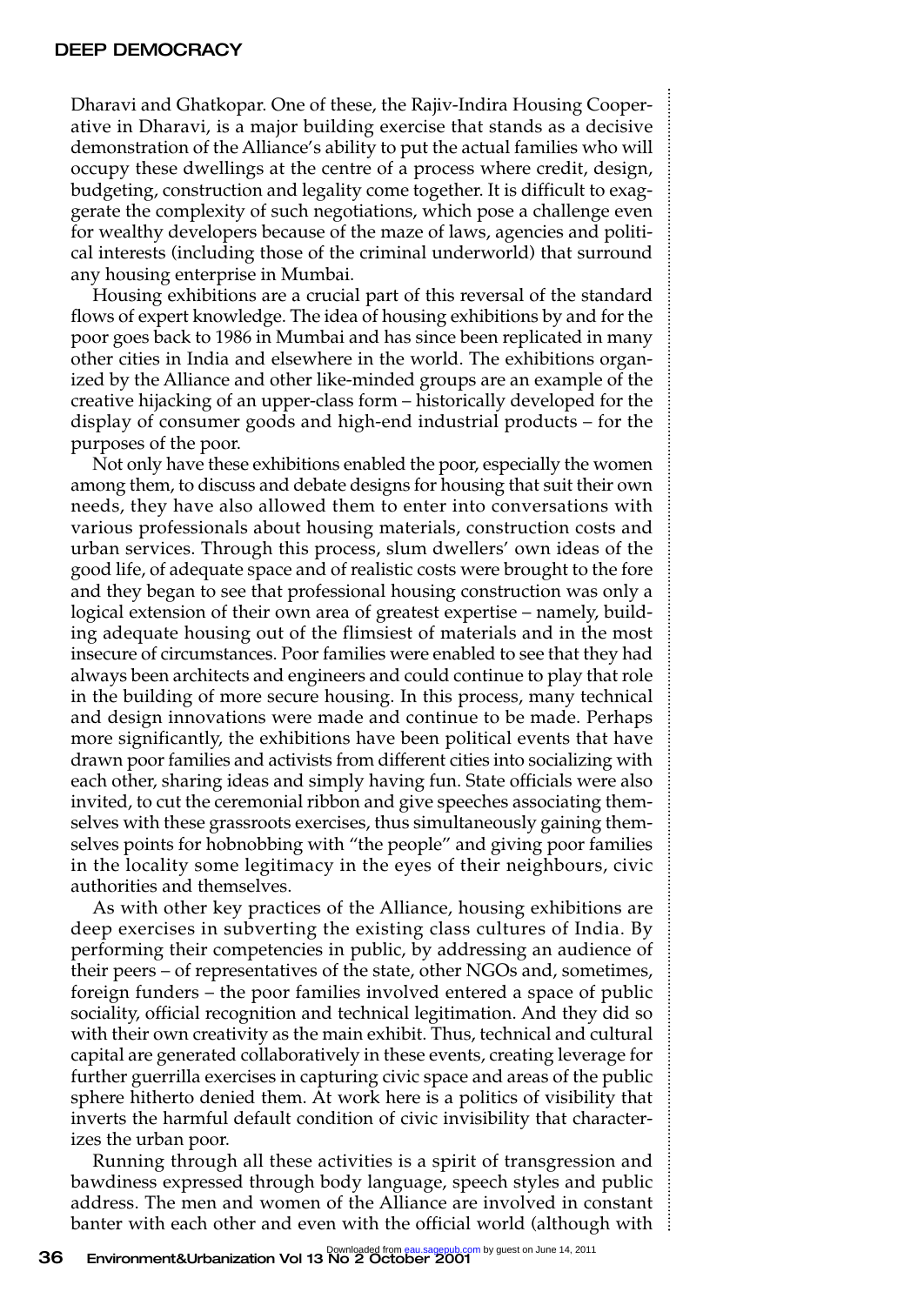some care for context). Nowhere is this carnivalesque spirit educed more clearly that in the toilet festivals (*sandas mela*) organized by the Alliance, which enact what we may call the "politics of shit".

Human waste management, as it is euphemistically termed in policy circles, is perhaps the key issue where every problem of the urban poor arrives at a single point of extrusion, so to speak. Given the abysmal housing, often with almost no privacy, that most urban slum dwellers endure, defecating in public is a serious humiliation for adults. Children are indifferent up to a certain age but no adult, male or female, enjoys defecating in broad daylight in public view. In rural India, women go to the fields to defecate while it is still dark; men may go later but, nevertheless, with some measure of protection from the eyes of the public (with the exception of railway passengers, inured to the sight of the squatting bodies in the fields, whose attitude is reciprocated). But the fact remains that rural defecation is managed through a completely different economy of space, water, visibility and custom from that prevailing in cities, where the problem is much more serious.

Defecating in the absence of good sewage systems, ventilation and running water – all of which, by definition, slums are lacking – is a practice that is not only humiliating but also enabling of the conditions under which waterborne diseases take hold and thus, potentially life-threatening. One macabre joke among Mumbai's urban poor has it that they are the only ones in the city who cannot afford to get diarrhoea. At the few existing public toilets, the lines are often so long that they involve waiting times of an hour or more; and of course, medical facilities for stemming the condition are also hard to find. In short, defecating and its management are a central issue of slum life. Living in an ecology of faecal odours, piles and channels, where cooking water, washing water, and faeces-laden water are not carefully segregated, adds material risks to health to the symbolic risks incurred by defecating in public view.

The toilet festivals organized by the Alliance in many cities of India are a brilliant effort to re-situate this private act of humiliation and suffering as a scene of technical innovation, collective celebration and carnivalesque play with officials from the state, the World Bank and middle-class officialdom in general. The toilet festivals feature the exhibition and inauguration not of models but of functioning public toilets, designed by and for the poor, incorporating complex systems of collective payment and maintenance with optimal conditions of safety and cleanliness. These facilities are currently small-scale and have not yet been built in anything like the large numbers required for India's slum populations. But they represent another performance of competence and innovation, in which the "politics of shit" is (to mix metaphors) turned on its head, and humiliation and victimization are transformed into exercises in technical initiative and selfdignification.

This is nothing less than a politics of recognition from below.(13) When a World Bank official has to examine the virtues of a public toilet and discuss the merits of this form of faeces management with the defecators themelves, the condition of poverty moves from abjection to subjectivation. The "politics of shit" – as Gandhi showed in his own efforts to liberate the lowest castes, whom he called *Harijans*, from the task of hauling upper-caste ordure – presents a node at which concerns of the human body, dignity and technology meet, a nexus the poor are now redefining with the help of movements such as the Alliance. In India, where distance from one's own faeces can be seen as the virtual marker of class distinc-

13. Taylor, Charles (1992), "The politics of recognition" in Gutmann, Amy and Charles Taylor (editors), *Multiculturalism and "The Politics of Recognition"*, Princeton University Press, Princeton, New Jersey.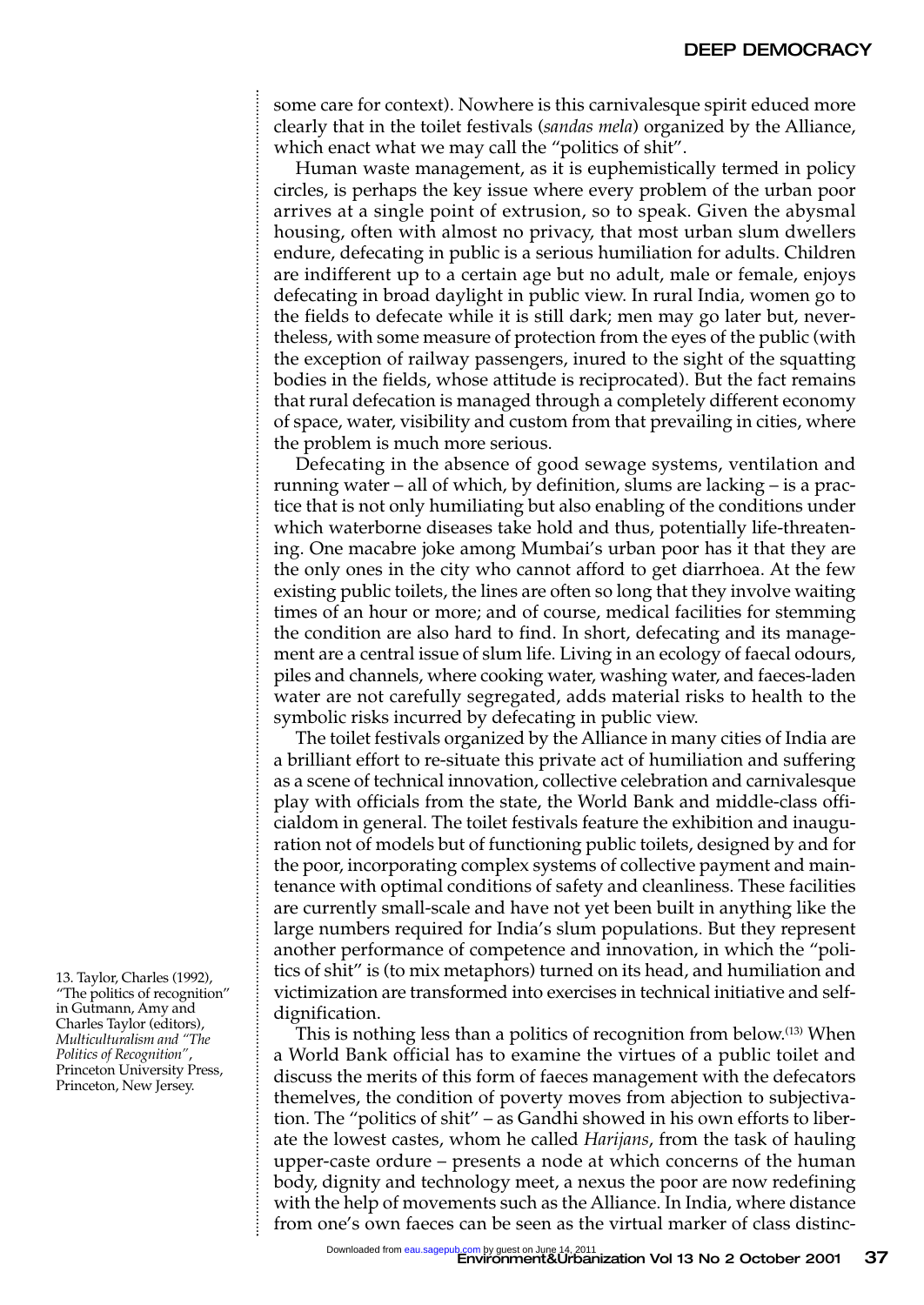tion, the poor, for too long living literally in their own faeces, are finding ways to place some distance between their waste and themselves. The toilet exhibitions are a transgressive display of this faecal politics, itself a critical material feature of deep democracy.

In June 2001, at a major meeting held at the United Nations to mark the five years that had passed since the 1996 Conference on Human Settlements in Istanbul, the Alliance and its international partners built a model house as well as a model children's toilet in the lobby of the main United Nations building. The models – which were only erected after considerable internal debate within the Shack/Slum Dwellers International (SDI) and official resistance from the UN – were visited by Secretary-General Kofi Annan in a festive atmosphere that left an indelible impression on the officials of the UN and other NGOs who were present. Annan was surrounded by poor women from India and South Africa who sang and danced as he walked through the model house and toilet that had been placed at the heart of his own bureaucratic empire. It was a magical moment, full of possibilities for the Alliance and for the Secretary-General, as they engaged jointly with the politics of global poverty. Housing exhibitions and toilets, too, can be built, moved, refabricated and deployed anywhere, thus sending the message that no space is too grand – or too humble – for the spatial imagination of the poor.

These organized practices sustain each other. Self-surveys form the basis of claims to new housing and justify its exhibition; model housing built without due attention to toilets and faecal management makes no sense. Each of these methods uses the knowledge of the poor to leverage expert knowledge, redeems humiliation through a politics of recognition and enables the deepening of democracy among the poor themselves. And each of them adds energy and purpose to the others. They enact public dramas in which the moral directives to federate, to save and to set precedents are made material, are refined and are revalidated. In this way, key words and deeds shape each other, permitting some leveling of the field of knowledge, turning sites of shame into dramas of inclusion and allowing the poor to work their way into the public sphere and visible citizenship without resort to open confrontation or public violence.

### VII. THE INTERNATIONAL HORIZON

THE LARGER STUDY of which this essay is part is concerned with the way in which transnational advocacy networks (associations of grassroots NGOs) are in the process of internationalizing themselves, thus creating networks of globalization from below. We have seen such networks mobilized most recently in Seattle, Prague, Göteborg, and Washington DC. But they have been visible for some time now in global struggles over gender issues, the environment, human rights, child labour and the rights of indigenous cultures. More recently, there has been a renewed effort to link grassroots activists in such diverse areas as violence against women, the rights of refugees and immigrants, the employment of sweatshop labour by multinational corporations, indigenous peoples' claims to intellectual property, the production and consumption of popular media, mediation between combatants in civil conflicts and many other issues. The underlying question for many of these movements is: how can they organize transnationally without sacrificing their local projects? When they do build transnational networks, what are their greatest assets and their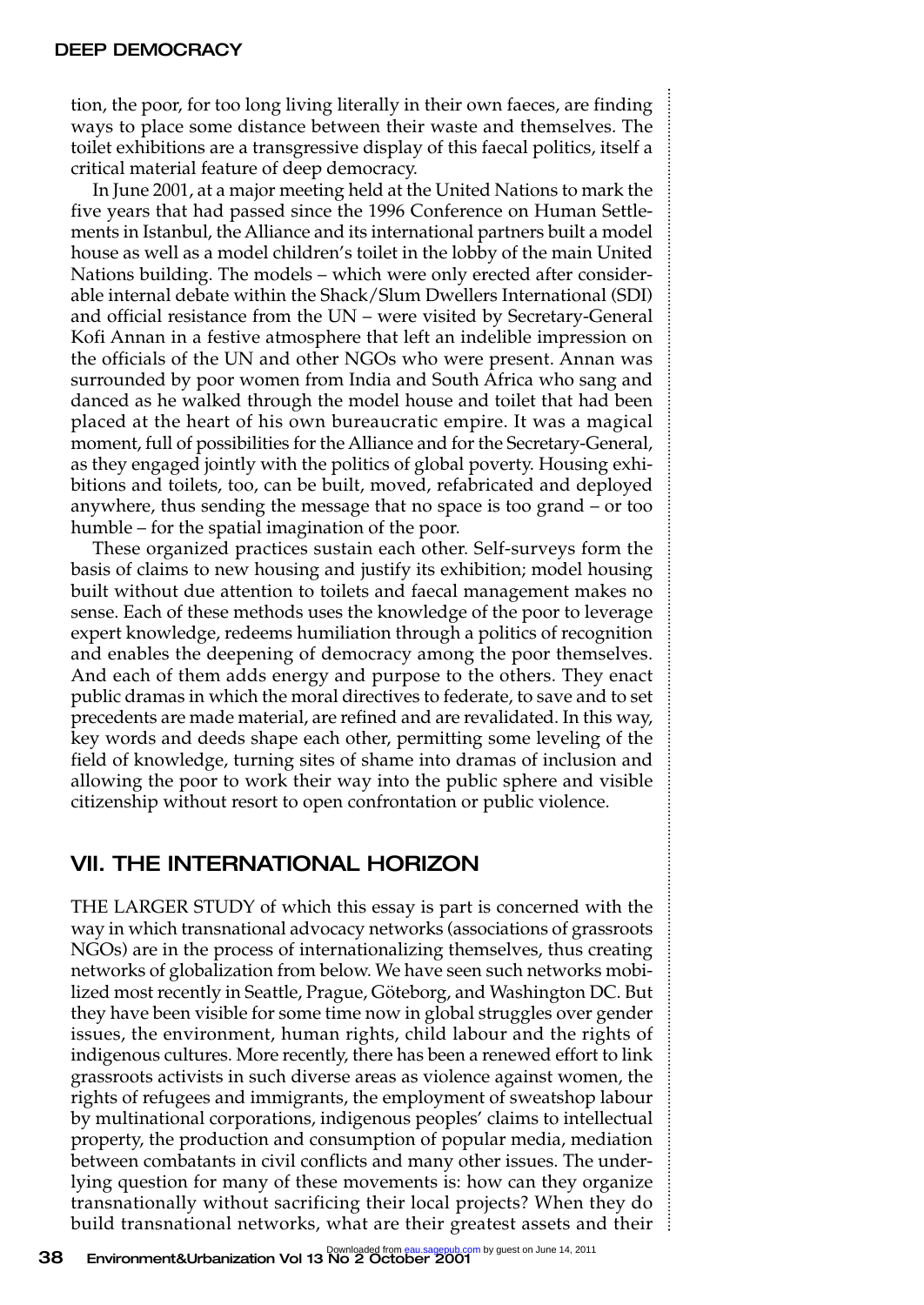greatest handicaps? At a deeper political level, can the mobility of capital and of the new information technologies be contained by, and made accountable to, the ethos and purpose of local democratic projects? Put another way, can there be a new design for global governance that mediates the speed of capital, the powers of states and the profoundly local nature of actually existing democracies?

These large questions go beyond the scope of this paper, and the detailed analysis of the efforts of this activist network, and others like it, to globalize from below must be left for another occasion. But a brief account of this global context is certainly in order. For more than a decade, the Alliance in Mumbai has been an active part of a transnational network concerned with "horizontal learning", sharing and exchanging. Given official form as the Shack/Slum Dwellers International, or SDI, in 1996, the network includes federations in 14 countries on four continents. The process that led to this formalization goes back to the mid-1980s. Links among federations of the poor in South Africa, India and Thailand appear to have been the most vital in the gradual building of these grassroots exchanges and, to a considerable extent, they still are. Key to these exchanges are visits by groups of slum or shack dwellers to each others' settlements in each other's countries, to share in ongoing local projects, give and receive advice and reactions, share in work and life experiences, and exchange tactics and plans. The mode of exchange is based on a model of seeing and hearing rather than of teaching and learning; of sharing experiences and knowledge rather than of seeking to impose standard practices, key words being "exposure", "exploration" and "options". By now, a large body of practical wisdom has accrued about how and when these exchanges work best and this knowledge is constantly being refined. Visits by small groups from one city to another, either within the same or another region, usually involve immediate immersion in the ongoing projects of the host community. These range from scavenging in the Philippines and sewer-digging in Pakistan to women's savings activities in South Africa and housing exhibitions in India.

These horizontal exchanges now function at four levels. First, they provide a circulatory counterpart to the building of deep democracies locally. By visiting and hosting other activists concerned with similar problems, communities gain a comparative perspective and provide a measure of legitimation for external efforts. Thus, activist leaders who are struggling for recognition and space in their own localities may find themselves able to gain state and media attention for their own, local struggles in other countries and towns, where their very presence as visitors carries a certain cachet. The fact that they are visiting as members of some sort of international federation further sharpens this image. In fact, local politicians feel less threatened by visitors than by their own activists and sometimes open themselves to new ideas because they come from outside.

Second, the horizontal visits arranged by the federations increasingly carry the imprimatur of powerful international organizations and funders such as the World Bank, state development ministries and private charities from the Netherlands, England, the United States and Germany, and increasingly involve political and philanthropic actors from other countries as well. These visits, designed and organized by the poor in their own communities and public spaces, become signs to local politicians that the poor themselves have cosmopolitan links – a factor that increases their prestige in local political negotiations.

Third, the occasions that these exchanges provide for face-to-face meet-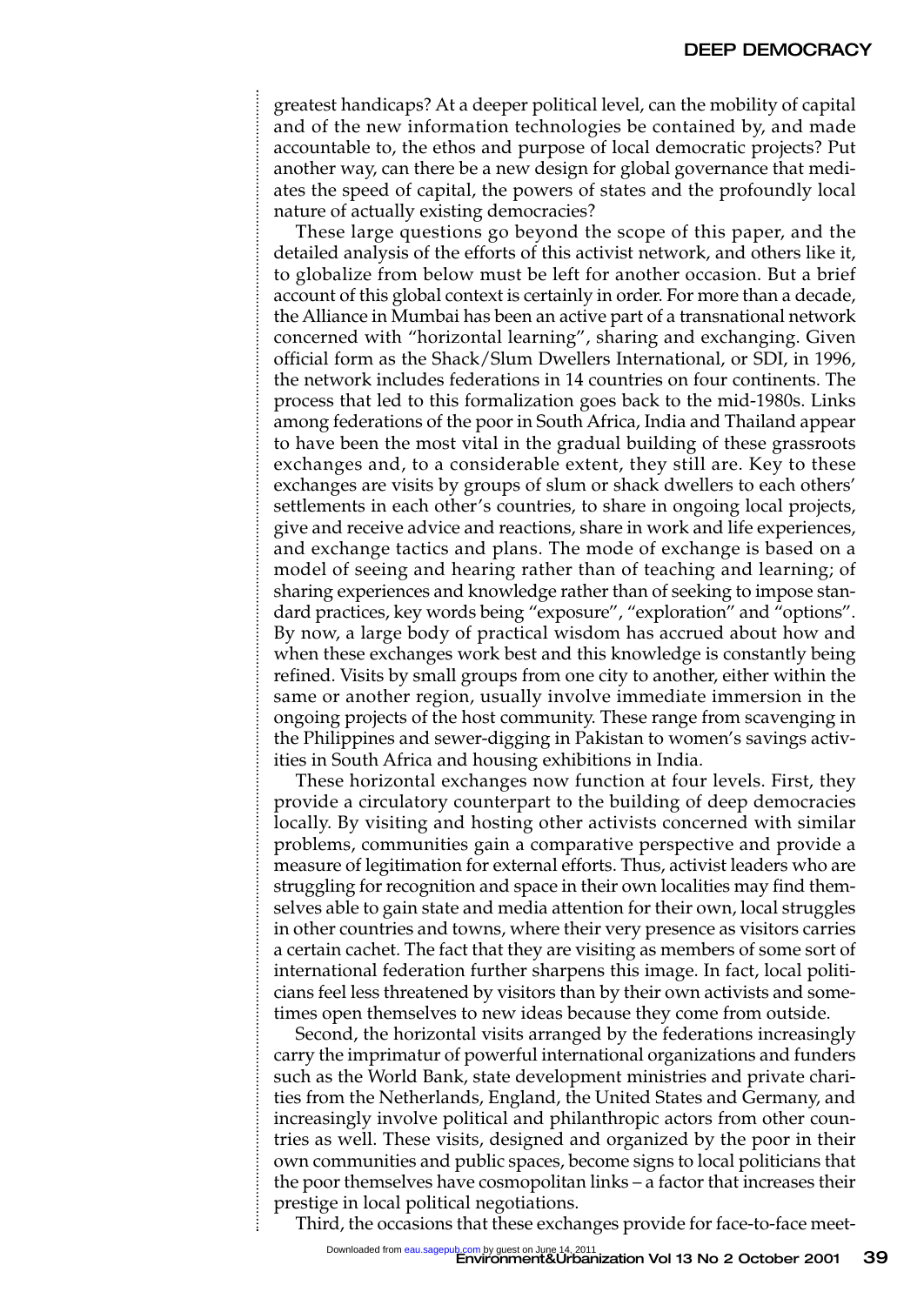ings between key leaders in, for example, Mumbai, Cape Town and Bangkok, actually allow them to progress rapidly in making more longterm strategic plans for funding, capacity-building and what they call "scaling up", which is now perhaps their central aim. That is, having mastered how to do certain things on a small scale, they are eager to expand onto a broader canvas, seeking collective ways of making a dent in the vast range of problems shared by slum dwellers in different cities. In a parallel movement, they are also exploring ways of "speeding up", by which they mean shortening the times involved in putting strategies into practice in different national and urban locations.

There is some evidence that speeding up through horizontal learning is somewhat easier than scaling up. In support of the latter goal, the core SDI leadership is working on ways to build a transnational funding mechanism that would reduce the federations' dependence on existing multilateral and private sources; putting even long-term funding in the hands of the SDI so as to free its members further from the agendas of project planners, donors, states and other actors, whose aims can never quite be the same as those of the urban poor. Elements of such a mechanism exist among the South African and Thai members of the SDI but the structure is yet to be realized on a fully global scale. That will require the current leadership of SDI to proceed with a demanding mixture of political cooperation, willingness to negotiate and stubbornness of vision in their dialogues with the major funders of the battle against urban poverty worldwide. The objective of creating a worldwide fund controlled by a pro-poor activist network is the logical extension of a politics of patience combined with a politics of visibility and self-empowerment. It is directly pitched against the politics of charity, training and projectization long recognized as the standard solution. As such, it represents a formidable wager on the capacities of the poor to create large-scale, high speed, reliable mechanisms for the change of conditions that affect them globally. The proposal for a coordinated funding mechanism inaugurates a new vision for equalizing material resources and knowledge at one stroke. The self-organization of this network is very much in process and constitutes an ongoing experiment in globalization from below and in deep democracy.

The fourth, and most important, level at which the traffic among local and national units functions within the Shack/Slum Dwellers International is that of the circulation of internal critical debate. When members of the SDI meet in each other's localities (as well as on other occasions, such as meetings in London, New York or the Hague), they have the opportunity to raise hard questions about inclusion, power, hierarchy and political risk or naiveté in their host's local and regional organizations. This is because their role as outsiders allows for frank questions based on real or rhetorical ignorance – questions that would frequently be regarded as unacceptable coming from closer quarters.

Who handles the money? Why are there not more women at the meeting? Why are you being so nice to the city officials who oppress you? How do you deal with defaulters on small loans? Who is doing the real work? Who is getting the perks of foreign travel? Why are we staying in one kind of hotel and you in another? Why are some poor people in your city for you and others against you? Why did your savings group start falling apart? Are you happy with this or that leader? Is someone getting too big for their boots? Are we beginning to take up partnerships that might fail us in the long run? When we agree to a global agenda, which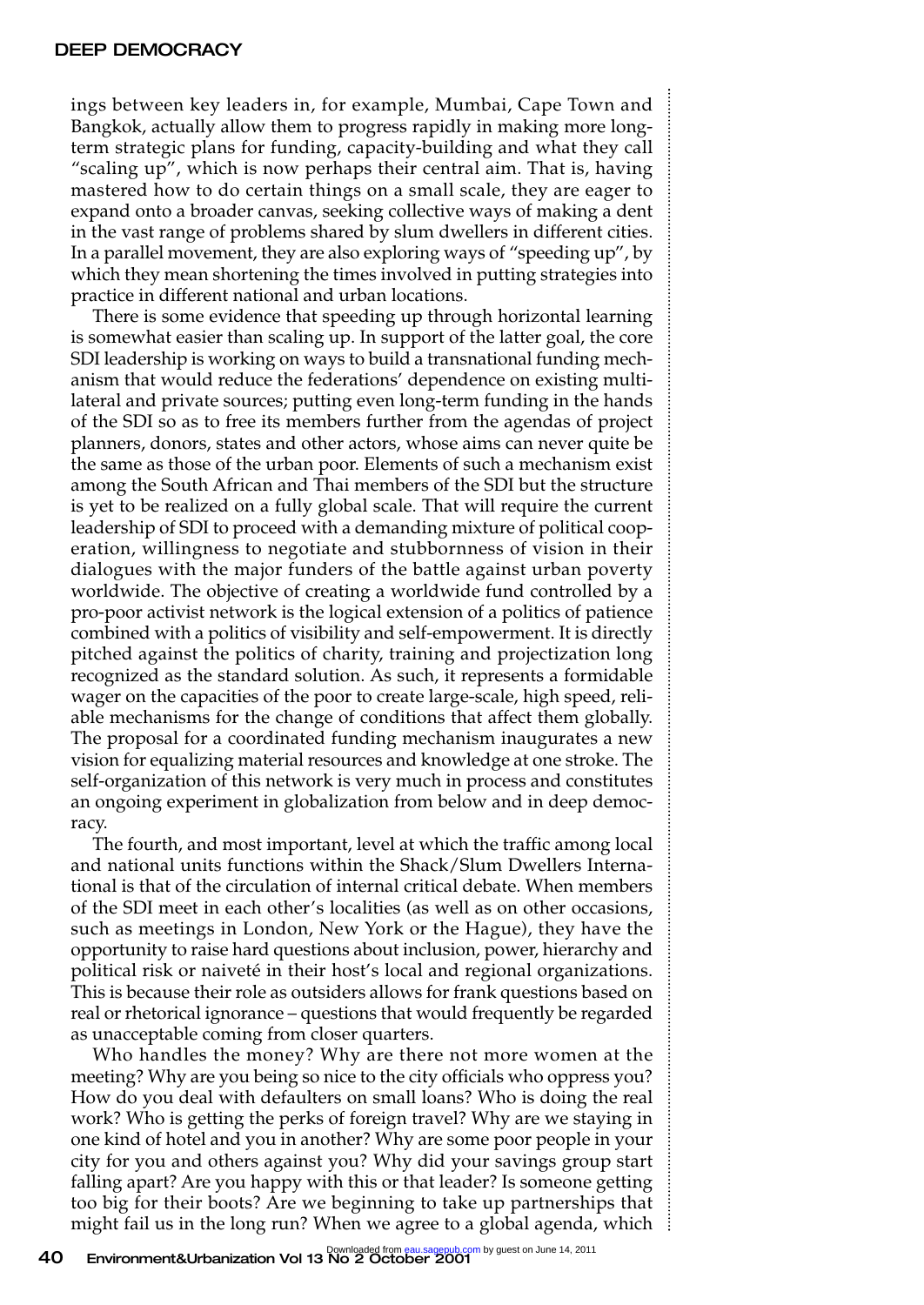national partner is really setting it? How far should we go in trusting each other's intuitions about partners, strategies and priorities?

These are some of the tough questions that are asked by friendly but skeptical visitors and usually answered frankly by the local hosts. And when the answers are weak or unsatisfying, they continue to reverberate in the locality long after the visitors have returned to their home communities. This critical exchange is a long-term asset, a vital part of globalization from below. The visits, and the e-mails that sustain the interim periods, incorporate a crucial dimension through which the challenge of facing internal criticism can be mediated, namely distance. The global network of poor communities turns out to be, among other things, a constant source of critical questions about theory and practice, a flow of irritating queries, doubts and pauses. But coming from a distance, they sound less harsh than the same queries do when coming from local opponents. At the same time, coming from communities equally poor, their moral urgency cannot be ignored.

It is this last consideration that now allows us to return to the relations between risk, creativity and depth in the democratic experiments of the Alliance and its global network, the SDI. The Alliance and the transnational network of which it is part belong to a group of non governmental actors who have decided to opt for various sorts of partnerships with other, more powerful actors – including the state, in its various levels and incarnations – to achieve their goals of gaining secure housing and urban infrastructure for the urban poor in Mumbai, in India and beyond. In opting for the politics of partnership, such movements consciously take certain risks. One is the risk that their partners may not hold even some moral goals in common with them. Another is that the hard-won mobilization of certain groups of the urban poor may not be best invested as political capital in partnership arrangements, as opposed to confrontation or violence.

And there is an even larger gamble involved in this strategy. This is the gamble that the official world of multilateral agencies, Northern funders and Southern governments can be persuaded that the poor are the best drivers of shared solutions to the problems of poverty. What is at stake here is all the energy that has been invested in setting precedents for partnership at all levels, from the ward to the world. The hoped-for payoff is that, once mobilized and empowered by such partnerships, the poor themselves will prove more capable than the usual candidates – the market, the state or the world of development funding – of scaling up and speeding up their own disappearance as a global category. In the end, this is a political wager on the relation between the circulation of knowledge and material equalization, and about the best ways to accelerate it.

In making this wager, activist groups, such as the Alliance in Mumbai and its global counterparts, are also striving to redefine what governance and governmentality can mean. They approach their partners on an ad hoc basis, taking advantage in particular of the dispersed nature of the state as an apparatus of local, regional and national bodies to advance their long-term aims and form multilateral relationships. Moreover, in a country like India – where poverty reduction is a directive principle of the national constitution, and the tradition of social reform and public service is woven into nationalism itself – the Alliance can play the politics of conscience to considerable effect. But even then, it hedges its bets through practices of building on, sharing and multiplying knowledge – strategic practices that increase its hold on public resources.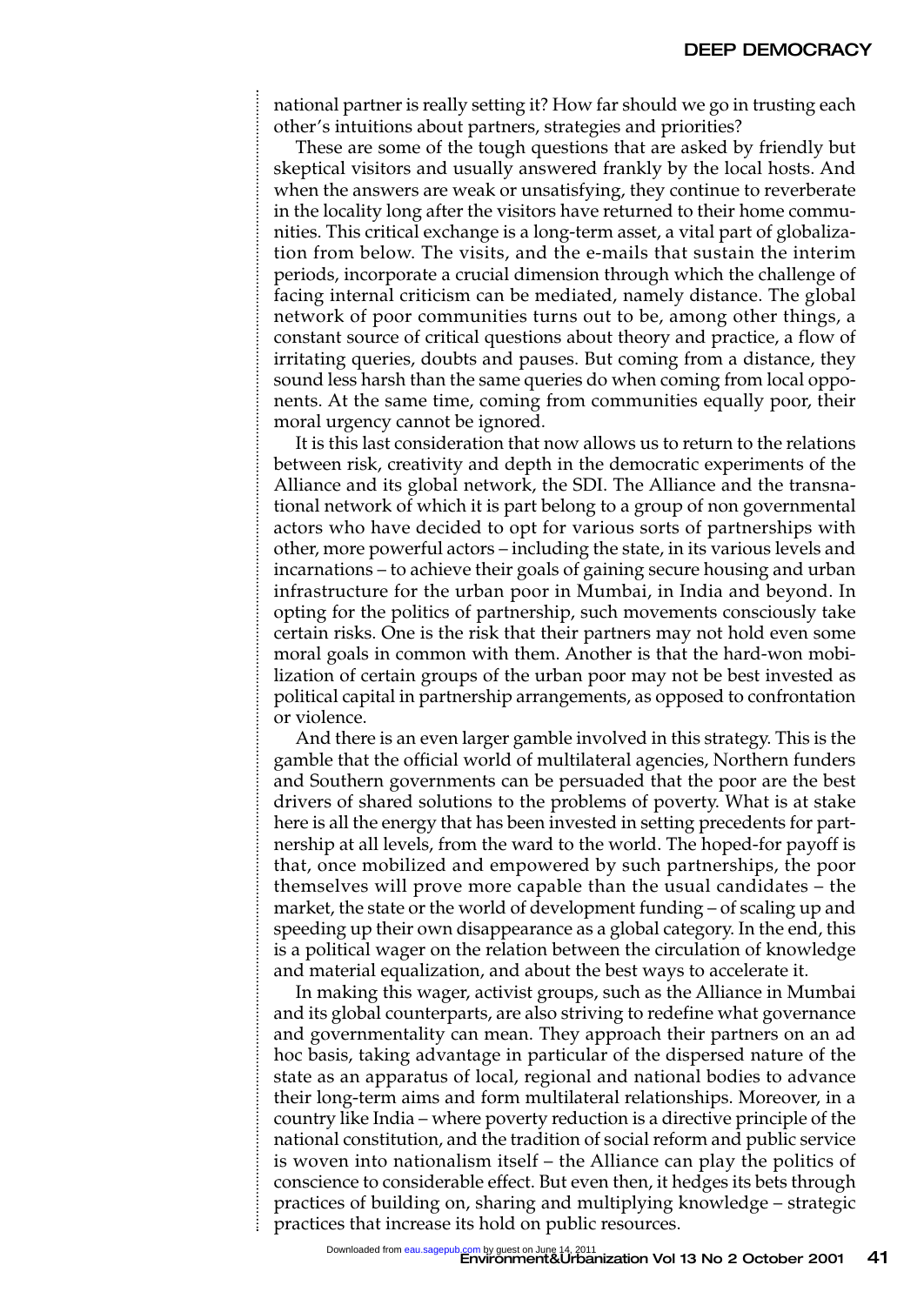### VIII. CONCLUSION: DEEP DEMOCRACY

ONE OF THE many paradoxes of democracy is that it is organized to function within the boundaries of the nation state – through such organs as legislatures, judiciaries and elected governments – to realize one or another image of the common good or general will. Yet its values make sense only when they are conceived and deployed universally, which is to say, global in reach. Thus, the institutions of democracy and its cardinal values rest on an antinomy. In the era of globalization, this contradiction rises to the surface as the porousness of national boundaries becomes apparent and the monopoly of national governments over global governance becomes increasingly embattled.

Efforts to enact or revive democratic principles have generally taken two forms in the period since 1970, which many agree is the beginning of globalization (or of the current era of globalization, for those who wish to write it into the whole of human history). One form is to take advantage of the speed of communications and the sweep of global markets to force national governments to recognize universal democratic principles within their own jurisdictions. Much of the politics of human rights takes this form. The second form, more fluid and quixotic, is the sort that I have described here. It constitutes an effort to institute what we may call "democracy without borders" after the analogy of international class solidarity as conceived by the visionaries of world socialism in its heyday. This effort is what I seek to theorize in terms of deep democracy.

In terms of its semantics, "deep democracy" suggests roots, anchors, intimacy, proximity and locality; and these are important associations. Much of this essay has been taken up with values and strategies that have just this quality. They are about such traditional democratic desiderata as inclusion, participation, transparency and accountability, as articulated within an activist formation. But I want to suggest that the lateral reach of such movements – their efforts to build international networks or coalitions of some durability with their counterparts across national boundaries – is also a part of their "depth".

This lateral or horizontal dimension, which I have touched upon in terms of the activities of Shack/Slum Dwellers International, seeks direct collaborations and exchanges between poor communities themselves, based on the "will to federate". But what gives this cross-national politics its depth is not just its circulatory logic of spreading ideas of savings, housing, citizenship and participation, "without borders" and outside the direct reach of state or market régimes. Depth is also to be located in the fact that, where successful, the spread of this model produces poor communities able to engage in partnerships with more powerful agencies – urban, regional, national and multilateral – that purport to be concerned with poverty and with citizenship. In this second sense, what these horizontal movements produce is a series of stronger community-based partners for institutional agencies charged with realizing inclusive democracy and poverty reduction. This, in turn, increases the capability of these communities to perform more powerfully as instruments of deep democracy in the local context. The cycles of transactions – both vertical (local/national) and horizontal (transnational/global) – are enriched by the process of criticism by members of one federated community, in the context of exchange and learning, of the internal democracy of another. Thus, internal criticism and debate, horizontal exchange and learning, and vertical collaborations and partnerships with more powerful persons and

**42** Environment&Urbanization Vol 13 No 2 October 2001